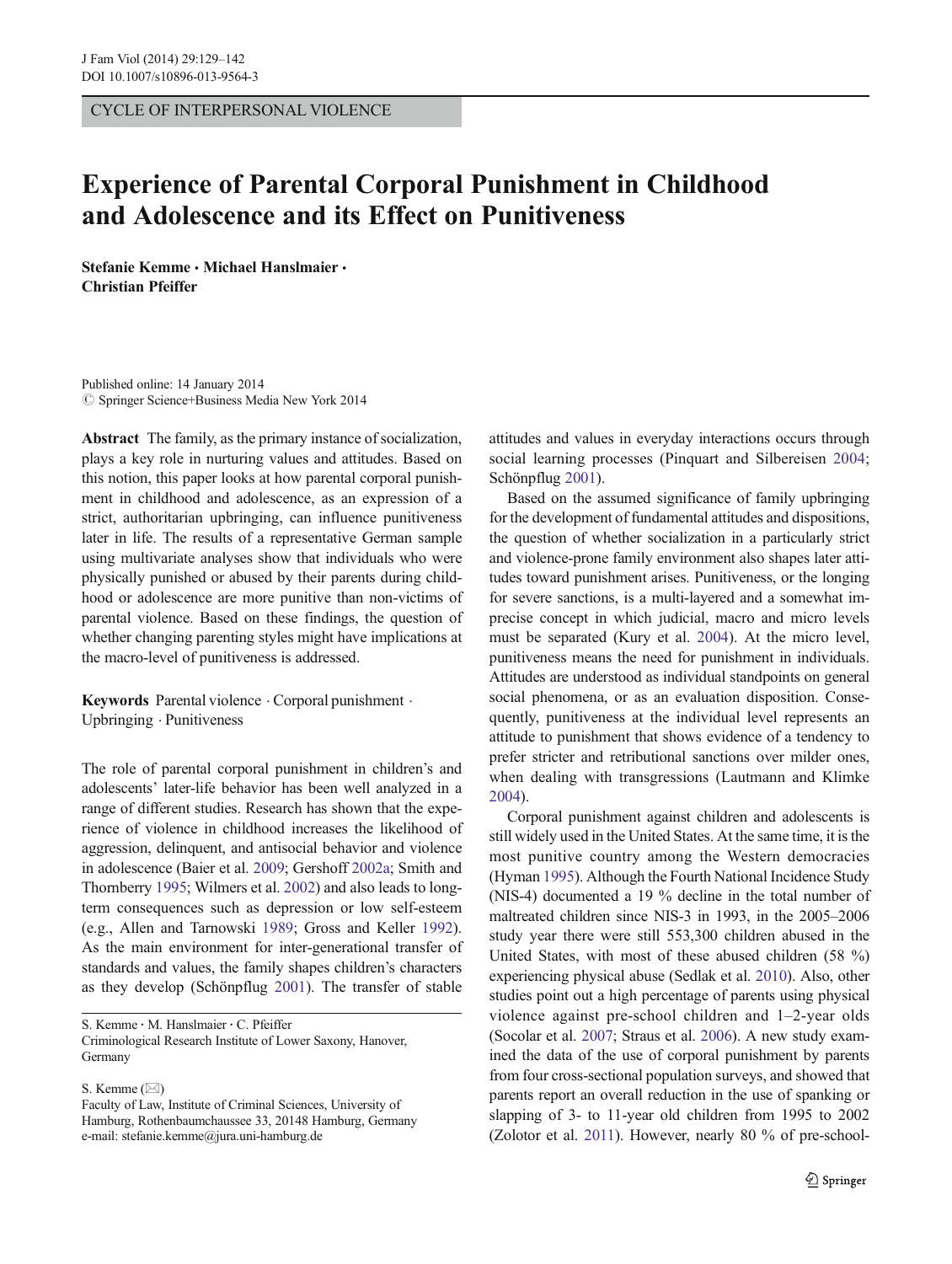aged children were still spanked or slapped without a marked change since 1975 (Zolotor et al. [2011](#page-13-0)).

Corporal punishment has not only been associated with outcomes such as aggression, antisocial and delinquent behavior, and mental illness (Gershoff [2002a\)](#page-11-0), but also with own infant spanking or attitudes that value corporal punishment (Chung et al. [2009\)](#page-11-0). Yet, the effects of physical punishment on more general attitudes to punishment have hardly been investigated.

## How Upbringing Influences Attitudes

Attitudes are usually defined as a tendency to responding favorably or unfavorably to certain objects, persons, or situations (Fishbein and Ajzen [1975](#page-11-0)). They result from stable values acquired in the course of socialization, which are communicated by parenting behavior. By exercising violence, parents express that they themselves tolerate the use of violence. Parents communicate to their children a punitive value set that can be characterized by terms such as authoritarian, revengeful, strict, repressive, and dominance-oriented (Lautmann and Klimke [2004\)](#page-12-0). Parents whose parenting style is non-violent show that they reject the use of severe punishments on principle. Their parenting style is not repressive nor based on violence, but discursive via the power of better argumentation. This parenting style can also be described as liberal, reconciliatory, flexible, permissive, and empathyoriented (Lautmann and Klimke [2004](#page-12-0)).

Little empirical research has been done to date on the relationship between violent victimization by parents and punitive attitudes. MacIntyre and Cantrell ([1995](#page-12-0)) could not confirm a relationship between corporal punishment and violent and aggressive attitudes. However, the authors assumed that this may have been related to the sample of college students, because the averages achieved with the scales used were significantly below those of other samples. Gabriel and Greve ([1996](#page-11-0)) linked the relationship between the experience of parental violence and punitiveness and found that nonvictims are more punitive than people who were either mildly or severely punished in their childhood and youth. However, the findings by Gabriel and Greve ([1996](#page-11-0)) are subject to two points: firstly, the analysis did not control for third variables; secondly, the punitiveness indicator differed considerably from the measure used in this paper. Gabriel and Greve [\(1996\)](#page-11-0) used an average based on various case portrayals and variants as indicator. In a comparison of the two analyses, these differences in measurements of punitiveness (index of case portrayals versus punitiveness scale) are of key importance because, statistical objections aside, they take in the differing aspects of attitudes to punitiveness (for a discussion on these different ways of measuring punitiveness, see Suhling et al. [2005](#page-12-0)). Our separate analyses of each fictitious

case reanalyzing the data of Gabriel and Greve and using multivariate models provided mixed, partly significant, partly non-significant, results in respect of the relationship between experience of parental violence and punitiveness.

The two studies by MacIntyre and Cantrell ([1995\)](#page-12-0) and Gabriel and Greve [\(1996\)](#page-11-0) provide the only empirical findings on the relationship between violent victimization by parents and punitive attitudes. So far, the greatest focus of research on the consequences of corporal punishment in childhood and adolescence on later life is explained by the inter-generational transmission of corporal punishment framed by the ideas of social learning theory (Bandura [1977](#page-11-0)). Adults who were subject to severe physical discipline as children are often violent toward their spouse and children as adults (Chung et al. [2009;](#page-11-0) Muller et al. [1995](#page-12-0); Simons et al. [1995;](#page-12-0) Straus and Smith [1990](#page-12-0)). It was argued that physical punishment teaches children that it is legitimate and necessary to hit those you love. Children who grow up in violent families are taught a negative example that restricts their opportunity to develop models for more constructive conflict resolution (Wetzels [1997\)](#page-12-0). They are shown that acting violently towards their loved ones is normal and that disciplining by means of physical punishment is an appropriate way by which to shape a person's behavior. Simons et al. [\(1995\)](#page-12-0) called this perspective underlying the transmission of domestic violence the "family roles perspective" and compared it with the "antisocial behavior trait perspective," which suggests that antisocial behavior represents a general antisocial orientation that develops in response to inept parenting practices. Consequently, it was also reported that abusive parenting increases the probability that an individual will engage in violent crime (Straus et al. [2006\)](#page-12-0).

In other studies conducted in the US, people who had committed acts of violence were the biggest supporters of the death penalty (Cochran and Chamlin [2000](#page-11-0); Stevens [1992\)](#page-12-0). In an intercultural study of students from Germany, America, and Turkey, a relationship was identified between those who committed violent delinquency and their greater preference towards the death penalty (Kemme [2008\)](#page-11-0). Further, the results of a number of studies indicate that acceptance of violence increases relative to the severity of violent victimization within the family. The acceptance of violence goes hand in hand with dwindling self-esteem and lesser ability to empathize (Pfeiffer et al. [1999;](#page-12-0) Wilmers et al. [2002](#page-12-0)). Studies show that the best predictor for the acceptance of the use of corporal punishment is the amount of corporal punishment received as a child (Bower-Russa et al. [2001;](#page-11-0) Deather-Deckard et al. [2003](#page-11-0); Graziano et al. [1992](#page-11-0); Graziano and Namaste [1990\)](#page-11-0). Moreover, such attitudes that value corporal punishment showed stability over time and were found to be associated with later use of corporal punishment (Pinderhughes et al. [2000](#page-12-0); Vittrup et al. [2006\)](#page-12-0). These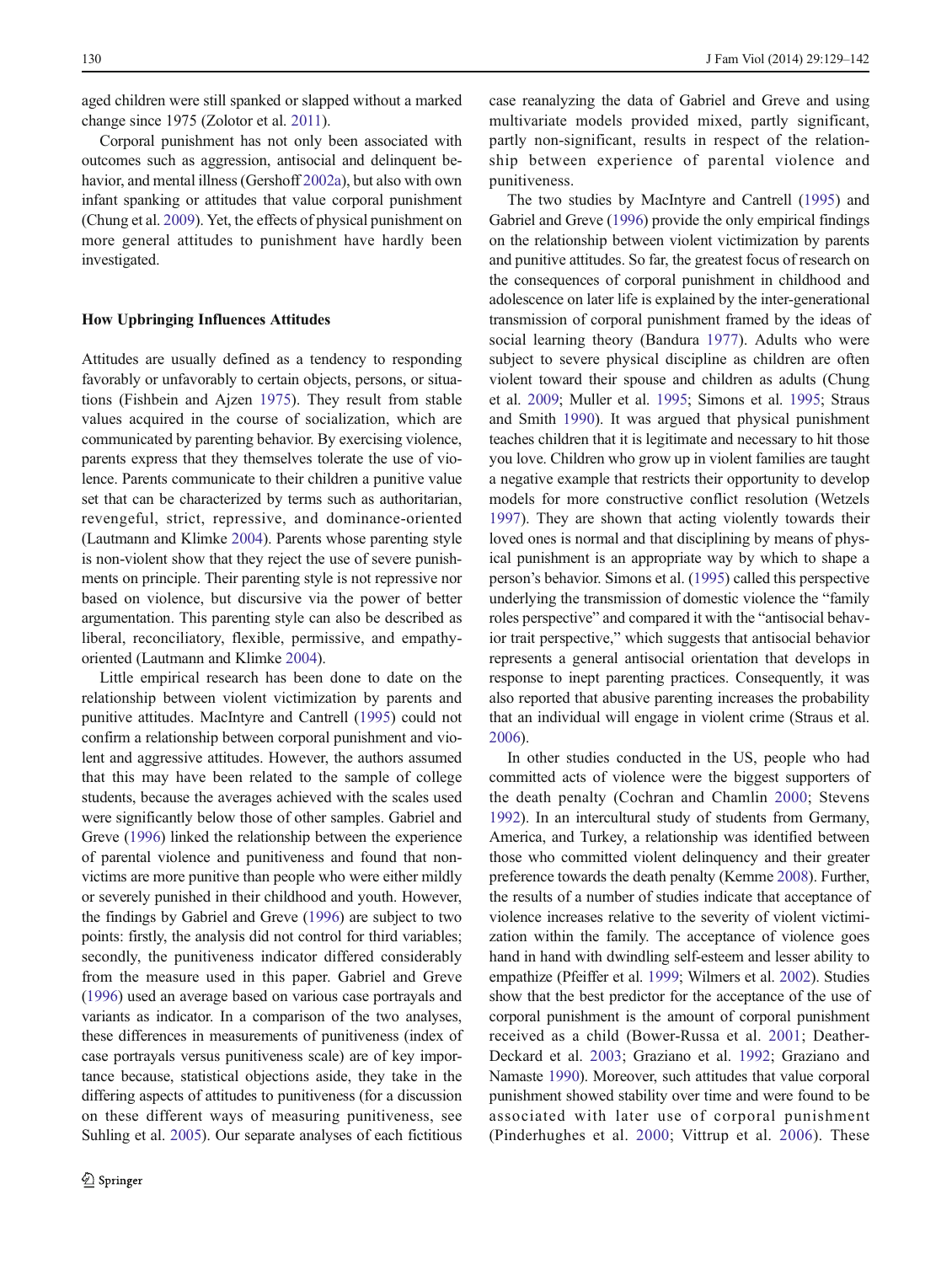empirical findings prove the importance of experienced parenting styles for developed attitudes that accept punishment as necessary later on.

However, experience of violence in later life, including in a familial context, is not seen to have the same influence. Adults have already developed relatively stable attitudes that cannot be modified to the same extent as children's attitudes can when they experience violence. Therefore, it is plausible that victimization is an extremely weak predictor of punitiveness. It was expected that direct and indirect victims of violence would have more punitive attitudes in order to satisfy their need for revenge. However, the associated empirical findings do not support this hypothesis of a direct relationship (Langworthy and Whitehead [1986](#page-12-0); Van Kesteren [2009\)](#page-12-0). Studies show no relationship or only a marginal or even an inverse relationship (Kury et al. [1992\)](#page-11-0). In multivariate studies in North America, victim status has no significant effect on punitiveness (Cullen et al. [1985](#page-11-0); Hartnagel and Templeton [2008;](#page-11-0) Rich and Sampson [1990\)](#page-12-0).

Together, these findings suggest that the experience of parental violence during childhood and adolescence can lead to an attitude toward punishment that shows a tendency to prefer stricter and harsher sanctions over milder ones. In comparison to children brought up by non-violent parents, abused children see punishment as an appropriate means to shape behavior.

## Existing Findings on Determinants of Punitiveness and Objectives

Other determinants, in addition to experience of parental violence in childhood, are also thought to influence punitiveness. There is not one single factor that drives punitiveness. In order to assess the net effect of victimization experience in childhood and adolescence on the longing for more severe sanctions, one has to control for the other determinants.

Research has shown that fear of crime is a very stable predictor of punitiveness (Hartnagel and Templeton [2008](#page-11-0); Kühnrich and Kania [2005](#page-11-0); Langworthy and Whitehead [1986\)](#page-12-0). When looked at from an instrumental perspective, fear of crime leads to an increased need for punishment because people want to protect themselves and others and reduce the risk of victimization. Under the assumption that stricter sentences actually prevent crime, stricter punishments are called for on utilitarian grounds (Hartnagel and Templeton [2008;](#page-11-0) Tyler and Boeckman [1997](#page-12-0)).

If fear of crime is to be used as a predictor for punitiveness, it is important during operationalization to differentiate between the various facets of the term. It appears wise to differentiate between general social concerns on the one hand and individual fear of crime on the other. Individual fear can be divided into personal fear of victimization (affective component), personal risk perception (cognitive component), and actual prevention measures (conative component) (Skogan [1993](#page-12-0)). Empirical studies show that personal fear of crime has a positive influence on punitiveness (Kühnrich and Kania [2005;](#page-11-0) Langworthy and Whitehead [1986](#page-12-0); Pfeiffer et al. [2005;](#page-12-0) Windzio et al. [2007\)](#page-13-0). Society-related fear of crime or concern can be illustrated by respondents' subjective assessment of crime trends (Skogan [1993\)](#page-12-0). The subjective assessment of crime trends is particularly influenced by the media (Hanslmaier and Kemme [2011;](#page-11-0) Pfeiffer et al. [2005;](#page-12-0) Windzio et al. [2007\)](#page-13-0). In this regard, empirical studies also show that the presumed increase in the frequency of offenses (i.e., perceived crime level) has a positive influence on punitiveness (Pfeiffer et al. [2005](#page-12-0); Wilmers et al. [2002](#page-12-0)).

Apart from this instrumental perspective, it is also claimed that punitiveness is far less influenced by perceptions or experience of crime (Tyler and Boeckman [1997](#page-12-0)) and can be better understood as a person's disposition. According to these assumptions, the deciding factors in attitudes to punishment are social identity, attribution patterns, and norms and values (see Carroll et al. [1987;](#page-11-0) Cullen et al. [1985](#page-11-0); Skitka and Tetlock [1993\)](#page-12-0). This theoretical basis explains how experience of violence in childhood impacts personal attitudes towards the development of specific values during the course of socialization.

It has been analyzed in a series of studies that individual punitiveness is also dependent on dispositions and values. It was apparent that conservatives are more punitive than liberals (Feather [1996;](#page-11-0) Peterson et al. [1993](#page-12-0)). Peterson et al. [\(1993\)](#page-12-0) also showed that authoritarianism goes hand in hand with the attitude that parents have the right to discipline their children. For Kury and Obergfell-Fuchs ([2008](#page-11-0)), who operationalized conservatism via the retention of traditions and moral standards, this variable proved to be the key predictor in explaining property crime-related punitiveness. Tyler and Boeckman [\(1997](#page-12-0)) found that stable social values, identified via authoritarianism, dogmatism, and liberalism, have a greater influence on punitiveness than strongly fluctuating social circumstances or judgements and concerns about current crime levels.

Apart from the above-mentioned factors, previous studies have also revealed links with socio-demographic variables such as age, gender, education, and punitiveness, which were included as control variables in the model of this study. Age has proven to be an influential and positive predictor of punitiveness (see Pfeiffer et al. [2005;](#page-12-0) Windzio et al. [2007\)](#page-13-0), although there is also empirical evidence of a negative effect (Kühnrich and Kania [2005\)](#page-11-0). When controlled with other relevant covariates, women appear to be less punitive than men (Kühnrich and Kania [2005](#page-11-0); Langworthy and Whitehead [1986](#page-12-0); Pfeiffer et al. [2005](#page-12-0)). Results from various studies showed that people with higher-level education are less punitive than those with poor education (see Hartnagel and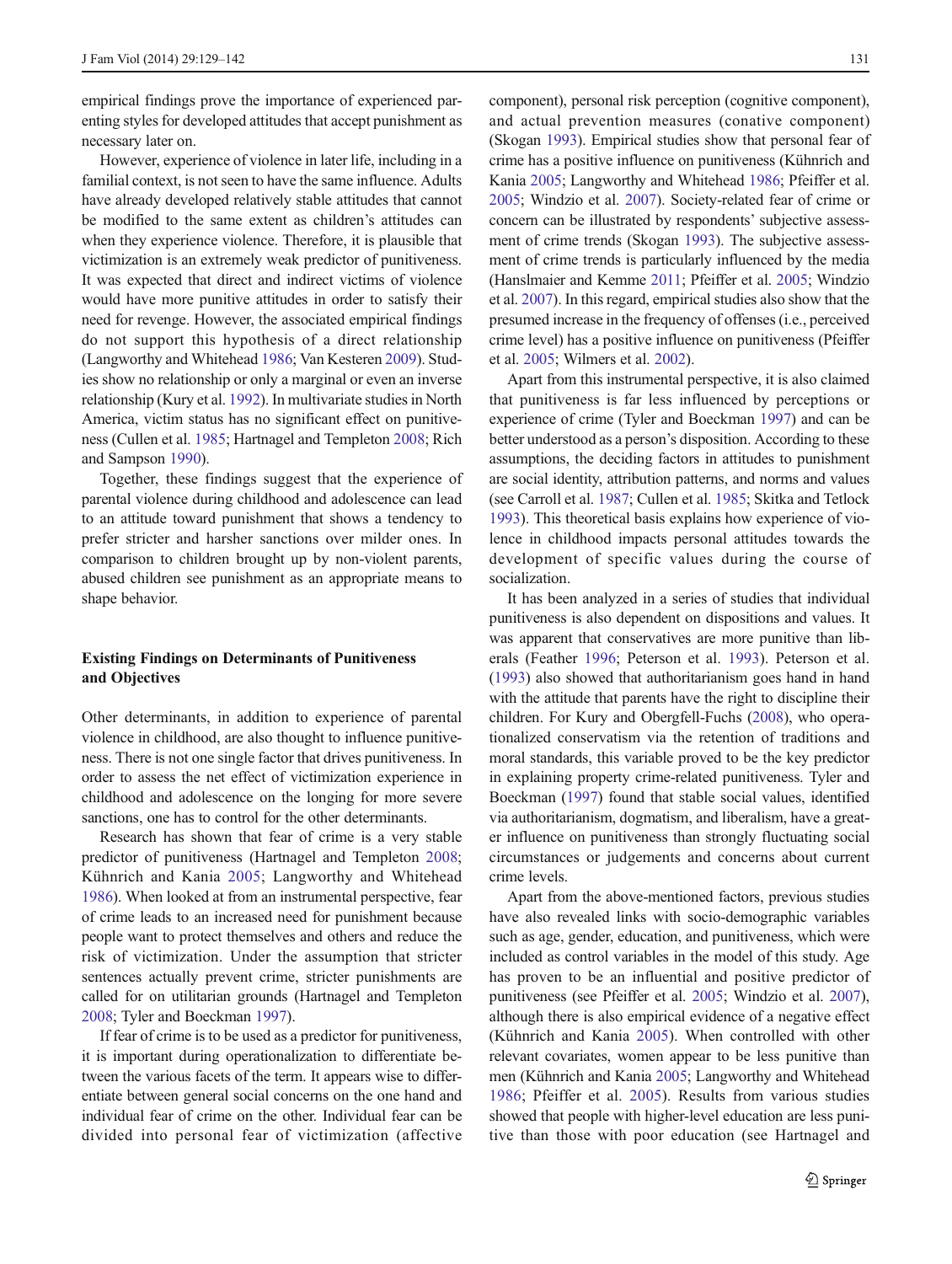132 J Fam Viol (2014) 29:129–142

Templeton [2008;](#page-11-0) Pfeiffer et al. [2005](#page-12-0); Windzio et al. [2007\)](#page-13-0). Also, because the data used in the analysis were collected only a few years after German reunification, there is another aspect that must be taken into account. At the time, people in eastern Germany were more punitive than those in the west (Kreuzer et al. [1993](#page-11-0); Kury et al. [1992](#page-11-0)).

This study looks at the theoretical positions developed above and makes the following assumptions:

- (a) People who enjoyed a non-violent upbringing are more likely to favor abolition of the right to administer corporal punishment. This can be an indicator for the intergenerational transmission of parenting styles (Bower-Russa et al. [2001;](#page-11-0) Deather-Deckard et al. [2003;](#page-11-0) Graziano et al. [1992](#page-11-0); Graziano and Namaste [1990\)](#page-11-0).
- (b) A positive relationship is expected between a violent upbringing and punitiveness. The key here is the longterm attitude-shaping experience of violence as a dominant part of an individual's own upbringing.
- (c) Violent victimization in a familial context in the past 5 years has no effect on punitiveness. As opposed to a violent upbringing, later experience of domestic violence does not influence punitiveness because it does not destabilize established values.

## Method

## Data and Variables

The basis for the empirical analysis was a nationwide, representative victim survey conducted by the Criminological Research Institute of Lower Saxony (KFN) on behalf of the Federal German Ministry for Family Affairs and Senior Citizens (BMFuS) in 1992. There are several reasons why it is unproblematic to work with data from the 1990s in this study. First, the claimed relationship was never investigated. The available data are so far the only representative data collection in which both punitiveness and experience of parental violence during childhood and adolescence were analyzed (Bilsky et al. [1992](#page-11-0)). Second, for a theoretically founded relationship, the point of data collection plays a minimal role if the relationship is assumed to be relatively stable over time. Deather-Deckard et al.'s [\(2003](#page-11-0)) findings suggest the first longitudinal evidence for the linkage of exposure to corporal punishment and the development of accepting attitudes toward the use of this discipline over time. Futhermore, Graziano et al. [\(1992\)](#page-11-0) found remarkably similar punishment experiences and levels of acceptance in two groups of students who grew up in divergent cultures (United States and India).

The current data were collected 20 years ago. In the meantime, Germany has changed after reunification and a new law regarding the abolition of the right to administer corporal punishment was adopted. The Act Condemning Violence in Education dated November 2, 2000 contains a new version of Article 1631 of the German Civil Code (BGB), codifying the right of each and every child to enjoy non-violent upbringing. At the same time, the use of corporal punishment is declining. Independent of all these changes, we assume an intergenerational transmission process associating parental violence and punitiveness.

The analyses are based on 2,650 randomly sampled persons aged between 16 and 59 who answered questions on punitiveness and parental violence. Face-to-face interviews were used to capture the main part of the variables (e.g., punitiveness, fear of crime), whereas the experience of parental violence was surveyed subsequent to the oral interview in writing using the sealed envelope technique (a modified dropoff technique).

The sample is part of a bigger survey that comprised the answers from 15,771 persons covering a broad spectrum of aspects concerning victimization experience and perceptions of crime. The study comprised different modules, so that not everybody had to answer questions on punitiveness and/or parental violence. Each combination of modules was answered by a representative sample of persons 16 years and older and an additional sample for elderly persons 60 years and older.

The drop-off questionnaire was answered by 6,198 persons out of the representative sample with 69.6 % of them participating in the oral interview  $(N=4,315)$ . Despite the sensitive topic (victimization in close social relationships), 98.1 % of the participants of the oral interview were willing to fill out the drop-off module. Due to organizational problems in 230 cases, the drop-off questionnaire was not available, so that only 4,085 persons were asked to complete it after the interview. Within the questionnaire, only the respondents younger than 60 were asked questions on parental violence (2,650 persons). The sample is representative for persons between 16 and 59 years (Wetzels et al. [1994a](#page-12-0), [1994b\)](#page-12-0).

Punitiveness Punitiveness is a complex, multidimensional construct that can be measured in a variety of ways. Specific aspects are looked at in each case. In this study, the general need for punishment was surveyed using six statements, which were assessed on a scale ranging from 0 *(do not agree*) at all) to 6 (fully agree; see Table [1\)](#page-4-0). The scale shows a satisfactory Cronbach's  $\alpha$  of 0.84 ( $M=4.16$ ; SD=1.16).

The scale comprises the punishment goals retribution, incapacitation, deterrence and reinforcement of public trust in law and order. People with a high score on this scale call for severe and harsh sanctions for perpetrators. The motive of retribution has a greater weighting than the rationalizing aspect of making amends (see Lautmann and Klimke [2004](#page-12-0)).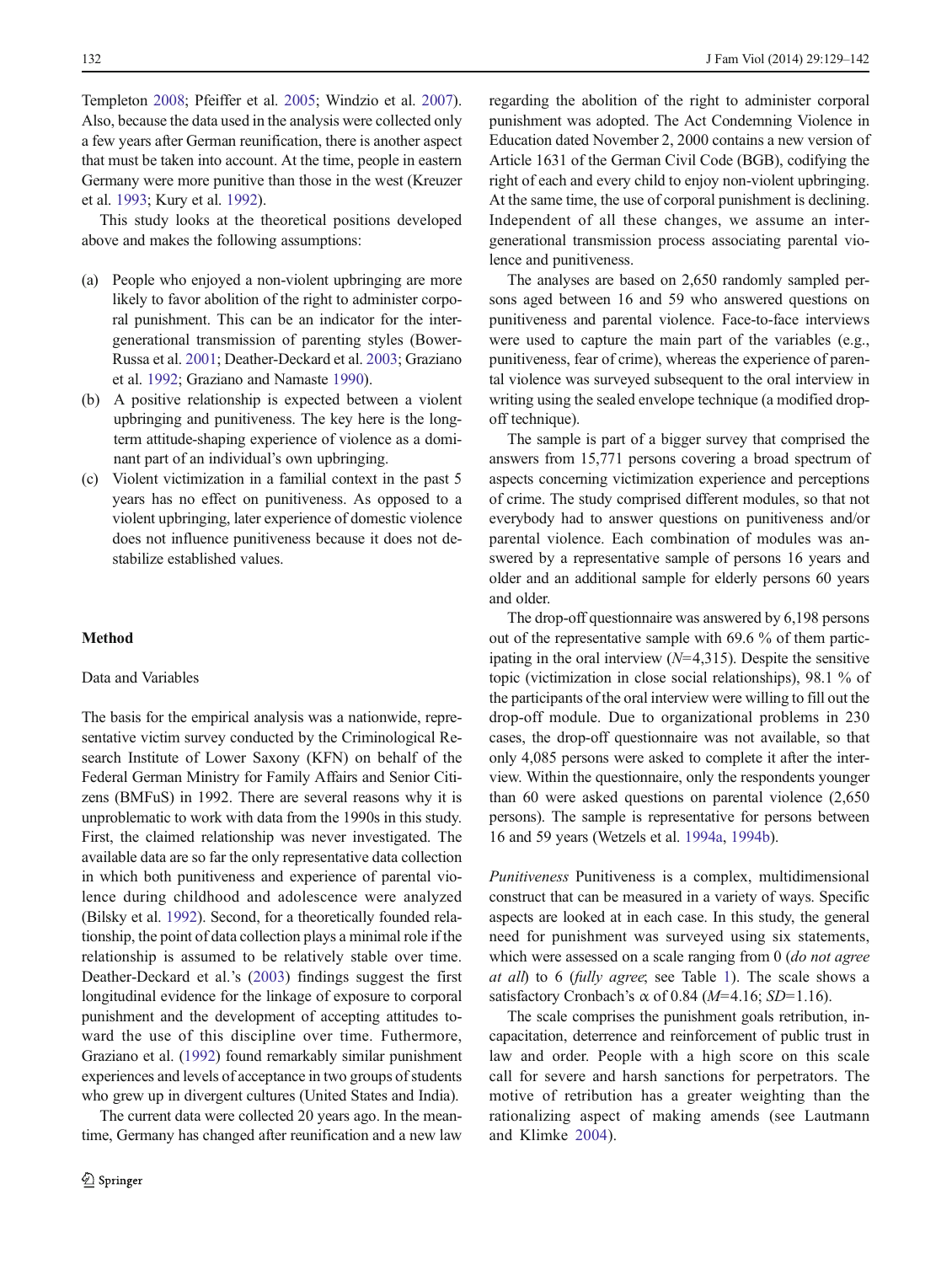#### <span id="page-4-0"></span>Table 1 Items in the punitiveness scale

- 1. Those who harm others must be punished.
- 2. The only way to stop many offenders from committing repeat offences is to use harsher sentences as a deterrent.
- 3. Harsher sentences are necessary to deter others from committing an offence.
- 4. If the only outcome is to make good the damage and talk to the victim, then most offenders will be encouraged to commit further offences.
- 5. Punishment is necessary to reinforce public trust in law and order.
- 6. Prison sentences make sense because they take offenders out of circulation for long periods.

Attitudes Towards the Right to Administer Corporal Punishment A further aspect linked to the research question posed in this paper involves attitudes towards the right to administer corporal punishment. The attitude on this topic may be used as an indicator for the inter-generational transmission of values. Respondents were asked to give their opinion on parents' right to administer corporal punishment.

Victimization Experience The operationalization of victims' experiences of violence committed by their own parents during childhood and adolescence follows Straus's ([1990](#page-12-0)) conflict tactics scale (CTS), which is used in the US to survey family violence (Table 2).

Using six items to measure the frequency of the experience of parental violence, respondents were divided into four victimization categories (see Wetzels [1997](#page-12-0); Wilmers et al. [2002\)](#page-12-0). People who have not experienced any of the six forms of violence of differing severity were classed as "non-victims." Respondents who had only experienced milder forms of physical punishment with a frequency of sometimes were classed as "mildly punished." "Severely punished" individuals have experienced medium-severity violence or frequent to very frequent milder violence. We agree with Gershoff [\(2002b\)](#page-11-0) that corporal punishment can turn into abuse under certain conditions. It is difficult to determine where the line between punishment and abuse is to be drawn. "Abused" victims were categorized as those who were victims of both severe violence categories (Items 5 and 6).

Apart from parental violence in childhood, data were also gathered on the prevalence of victimization in the past 5 years perpetrated by family or household members. With the same scale on the CTS for childhood and adolescence, a dummy variable of family violence experienced as adults was constructed.

A problem arises regarding younger respondents, as the periods referenced for the experience of violence in childhood and adolescence and for the experience of victimization at the hands of family or household members in the last 5 years may overlap. To ensure that the answers for the two questions did not refer to the same period, people below the age of 25 were

Table 2 Categories of parental victimization in childhood and adolescence

| My parents/guardians have                                |     |              |                                         |    |           |  |  |  |
|----------------------------------------------------------|-----|--------------|-----------------------------------------|----|-----------|--|--|--|
|                                                          |     |              | Never Rarely Sometimes Often Frequently |    |           |  |  |  |
| 1. Thrown something<br>at me                             | ΝV  | МP           | МP                                      | SP | SP        |  |  |  |
| 2. Grabbed me or<br>pushed me                            | NV  | MP           | МP                                      | SP | SP        |  |  |  |
| 3. Slapped me                                            | NV. | MP           | MP                                      | SP | SP        |  |  |  |
| 4. Hit me or tried to hit. NV<br>with something          |     | SP           | SP                                      | SP | <b>SP</b> |  |  |  |
| 5. Punched me with<br>their fist, kicked me<br>or bit me | NV  | $\mathsf{A}$ | A                                       | A  | A         |  |  |  |
| 6. Beaten me, battered NV<br>me                          |     | A            | A                                       | А  | A         |  |  |  |

NV non-victim; MP mildly punished; SP severely punished; A abused

excluded. Hence, experience of victimization in the past 5 years refers to events after the age of 20—a time that does not commonly belong to childhood or adolescence.

Demographic Variables Alongside the traditional sociodemographic variables of age and gender, respondents' place of residence was also asked for. Educational level was operationalized via the number of years of education received.

Conservatism and Liberalism To measure attitudes regarding conservatism and liberalism, respondents' party preferences were used as a proxy. The party preference distinguishes between six political groups that can be ordered from left to right in the following manner: post-socialists (PDS), green party (Bündnis90/Die Grünen), social democrats (SPD), liberal democrats (FDP), conservatives (CDU/CSU) and farright parties (e.g., Republikaner). In addition, people who refused to answer or who answered with don't know or preferred other parties than the above mentioned were coded as "else." Although they may be a heterogeneous group regarding conservatism and liberalism, excluding them would lead to a high number of missing values, as almost one third belongs to this group.

Fear of Crime To identify the differing facets of fear of crime a set of different indicators was used. General social concern about crime was captured by the assessment of crime trends in the past 2 years separately for eastern and western Germany. The answers for the two indicators were averaged to get a measure for the whole country. The strongly right-skewed distribution made it necessary to use a dummy coding for the analyses, which produced a reference category involving individuals who believed that there had been a "less-thanstrong" increase in crime.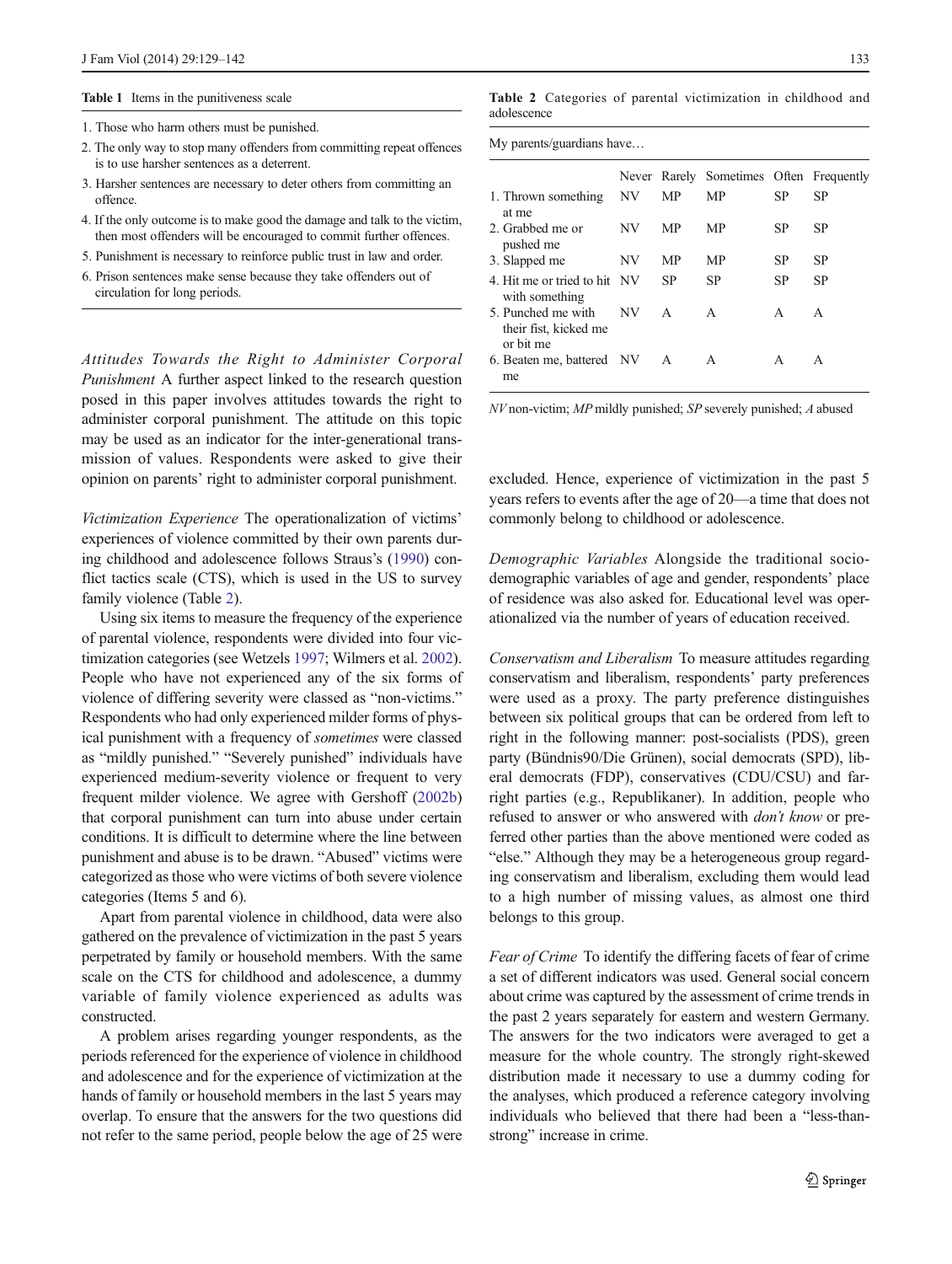The affective, cognitive, and conative components of fear of crime were measured using multi-item scales. The conative fear of crime was operationalized via the frequency of behavioral changes and avoidance strategies in response to fear. A factor analysis showed the extraction of only one factor and the exclusion of one item. The index was derived by averaging seven items. The scale shows a satisfactory Cronbach's  $\alpha$  of  $0.85$  (*M*=2.59; *SD*=1.01).

The personal fear of crime scale was formed from the average of the products "frequency of fear of becoming a victim of a certain crime" (affective component), and "assessment of the likelihood of actually becoming a victim of a certain crime in the next 12 months" (cognitive component). Based on the results of a factor analysis and theoretical assumptions, a single factor solution was chosen. This scale also shows a satisfactory Cronbach's  $\alpha$  of 0.88 (M=3.22; SD= 2.59).

## **Results**

#### Descriptive Statistics

Demographics The respondents were on average 36 years old; 51 % were females and 49 % were males. Around a third (31 %) lived in the eastern part of Germany, the rest came from the western part. On average the respondents spent 10.24 years at school (see Table [3\)](#page-6-0).

Domestic Violence In the sample, 10 % of the respondents were either abused or severely punished in their childhood and adolescent years. The majority (55 %) had experienced only mild punishment. Men suffered significantly more frequently from domestic violence during childhood and adolescence, especially regarding the experience of severe punishment and abuse (see Table [4](#page-7-0)). In an east-west comparison, the new German states (former East Germany) showed a higher rate of mild punishment  $(+12 \%)$ , but fewer people who were abused in their childhood and youth.

A comparison of those in the 16–35 and 36–59 age groups shows constancy in the abuse rate, while the proportion of younger people who experienced severe/mild punishment is lower. Compared with domestic violence during childhood and adolescence, domestic violence during the last 5 years happens less often: In the sample 13 % of respondents 25 years and older were victims of domestic violence on at least one occasion in the past 5 years.

#### Covariates of Punitiveness: Bivariate Relationships

Attitudes Towards the Right to Administer Corporal Punishment Before looking at the link between the experience of parental violence and the attitude towards the right to

administer corporal punishment, a brief overview on the relationships with socio-demographic variables is given. Differences of attitudes towards the right to administer corporal punishment are evident in relation to age, gender, education and east/west location. More than a quarter of younger respondents (16 to 35 year-olds) called for complete abolition of parental right to administer corporal punishment, yet only 20 % of the 36 to 59 age group did so. Other significant differences can be seen relative to gender, east/west location and education. Women, people in western Germany, and educated individuals far more frequently called for the abolition of the parental right to administer corporal punishment (see Table [5](#page-8-0)).

A cross-tabulation of the categories of experience of parental violence with attitudes to the right to administer corporal punishment reveals significant differences between the groups. A third of respondents who were neither punished nor abused called for the abolishment of parents' right to administer corporal punishment. Among respondents with experience of parental violence, only between 13 % (severe punishment) and 22 % (mild punishment) wanted to change the (then) existing law.

Punitiveness Turning the focus on punitiveness, clear (significant) differences between socio-demographic groups become apparent. Men are on average more punitive than women, respondents aged between 16 and 35 are less punitive than older respondents in the 36–59 age group, while welleducated people are less punitive than those who received less than 12 years of education. These results are consistent with the findings of the studies described earlier (see Table [6\)](#page-8-0). Significant differences were also evident with regard to place of residence: People in eastern Germany are on average more than 0.5 scale points more punitive than those in the west.

Fundamental convictions in terms of liberalism and conservatism also influence punitiveness. Dividing respondents into groups according to their party preferences also revealed significant differences in average punitiveness. The differences on the dichotomized punitiveness variable are significant ( $\chi^2$  49.12, N=2,463, df=6; p<0.001). It is evident that supporters of conservative parties are more punitive than people with liberal or left wing tendencies (see Table [7\)](#page-9-0).

In addition, relationships are also revealed between fear of crime and the need for punishment. Personal and conative fear of crime correlates significantly with punitiveness. The same applies to society-related concerns operationalized as assumed trends in crime (see Table [8\)](#page-9-0). Avoidance is thus linked to personal fear of crime, while the assumed trends in crime correlate less with the other dimensions of fear.

A comparison of punitiveness in the various victimization categories of violence experienced in childhood and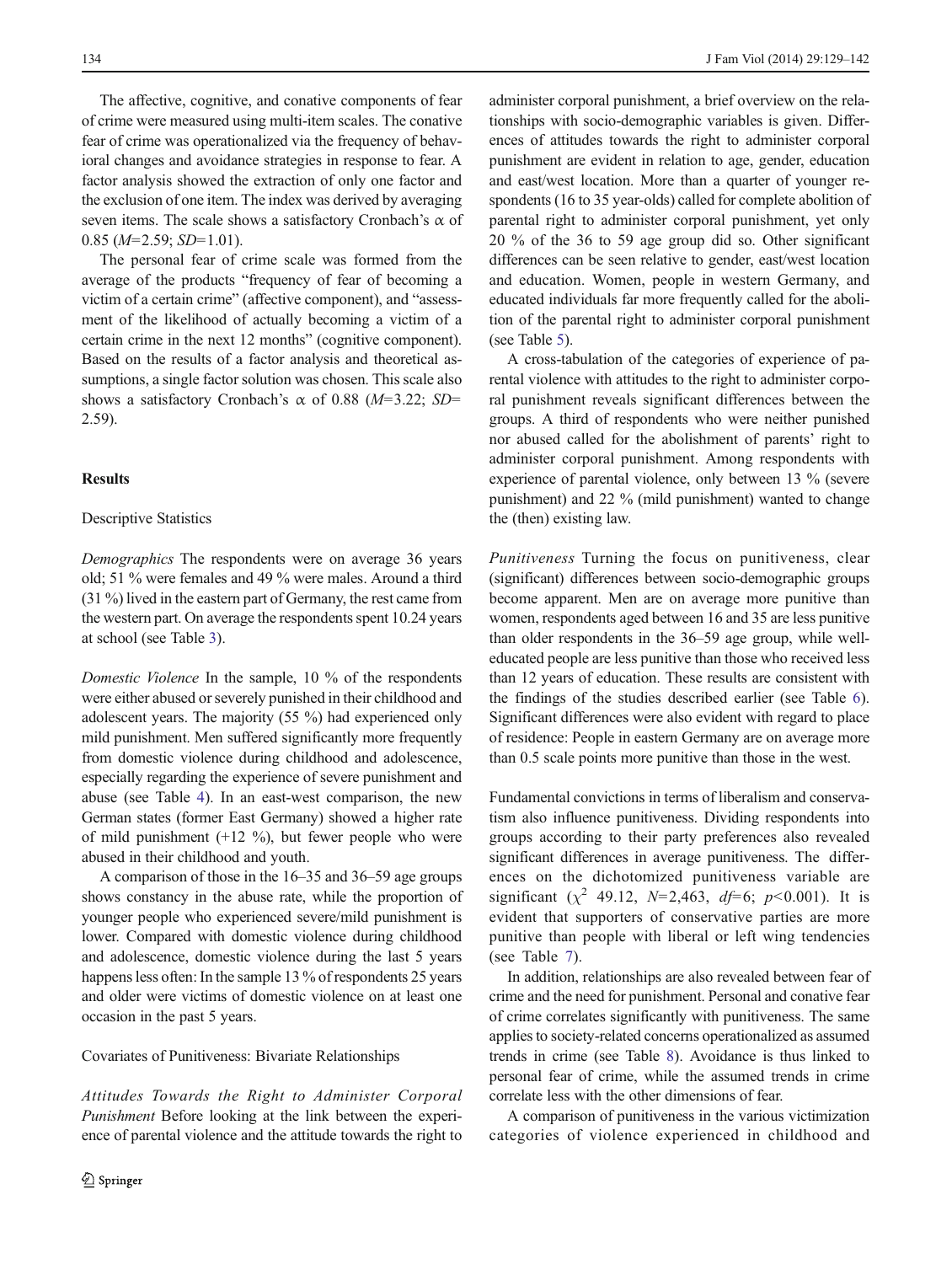# <span id="page-6-0"></span>Table 3 Overview of indepen-<br>dent variables

| <b>Table 3</b> OVERVIEW OF INDEPENSE<br>dent variables | Variable                                                                      | Description                                                                                | $\boldsymbol{N}$ | $\boldsymbol{M}$ | SD                                    | Min              | Max          |
|--------------------------------------------------------|-------------------------------------------------------------------------------|--------------------------------------------------------------------------------------------|------------------|------------------|---------------------------------------|------------------|--------------|
|                                                        | Violence (Categories)                                                         |                                                                                            |                  |                  |                                       |                  |              |
|                                                        | Non-victim                                                                    | Dummy variables                                                                            | 2,619            | 0.25             | 0.44                                  | $\boldsymbol{0}$ | $\mathbf{1}$ |
|                                                        | Mildly punished                                                               |                                                                                            | 2,619            | 0.55             | 0.50                                  | $\mathbf{0}$     | $\mathbf{1}$ |
|                                                        | Severely punished                                                             |                                                                                            | 2,619            | 0.10             | 0.31                                  | $\boldsymbol{0}$ | $\mathbf{1}$ |
|                                                        | Abused                                                                        |                                                                                            | 2,619            | 0.10             | 0.29                                  | $\boldsymbol{0}$ | $\mathbf{1}$ |
|                                                        | Victimization within the<br>family (domestic<br>violence)                     | Dummy Victim in last 5 years=1<br>Non-victim= $0$                                          | 2,625            | 0.17             | 0.37                                  | $\mathbf{0}$     | $\mathbf{1}$ |
|                                                        | Socio-demography                                                              |                                                                                            |                  |                  |                                       |                  |              |
|                                                        | Age                                                                           | Age in years                                                                               | 2,650            | 36.01            | 11.81                                 | 15               | 59           |
|                                                        | Gender                                                                        | Dummy variable $\mathcal{Q}=1 \mathcal{Z}=0$                                               | 2,650            | 0.51             | 0.50                                  | $\boldsymbol{0}$ | $\mathbf{1}$ |
|                                                        | Place of abode East/West                                                      | Dummy variable East=1 West=0                                                               | 2,650            | 0.31             | 0.46                                  | $\boldsymbol{0}$ | $\mathbf{1}$ |
|                                                        | Years of education                                                            | School education in years                                                                  | 2,598            | 10.24            | 1.53                                  | 7                | 13           |
|                                                        | Fear of crime                                                                 |                                                                                            |                  |                  |                                       |                  |              |
|                                                        | Crime trends                                                                  | Dummy Strong increase=1 Less<br>than strong increase= $0$                                  | 2,518            | 0.54             | 0.50                                  | $\boldsymbol{0}$ | $\mathbf{1}$ |
|                                                        | Personal fear of crime                                                        | Example: "I'm afraid of being<br>robbed' Cronbach's $\alpha$ =0.88                         | 2,485            | 3.22             | 2.59                                  | $\mathbf{1}$     | 20           |
|                                                        | Ln(Personal fear of crime)                                                    | Logarithm transformation of fear of<br>crime                                               | 2,485            | 0.90             | 0.72                                  | $\boldsymbol{0}$ | 3            |
|                                                        | Conative fear of crime                                                        | Example: "I avoid carrying large<br>amounts of money with me"<br>Cronbach's $\alpha$ =0.85 | 2,581            | 2.59             | 1.01                                  | $\mathbf{1}$     | 5            |
|                                                        | Conative fear of crime<br>(Dummy)<br>Party preference (from left<br>to right) | Dummy Avoidance always/often<br>=1 Never/rarely/sometimes=0                                | 2,581            | 0.11             | 0.31                                  | $\boldsymbol{0}$ | $\mathbf{1}$ |
|                                                        | Post-socialists (PDS)                                                         |                                                                                            | 2,636            | 0.02             | 0.15                                  | $\boldsymbol{0}$ | $\mathbf{1}$ |
|                                                        | Green Party (Bündnis90/<br>Grüne)                                             |                                                                                            | 2,636            | 0.08             | 0.27                                  | $\boldsymbol{0}$ | $\mathbf{1}$ |
|                                                        | Social Democrats (SPD)                                                        |                                                                                            | 2,636            | 0.28             | 0.45                                  | $\mathbf{0}$     | $\mathbf{1}$ |
|                                                        | Liberal Democrats (FDP)                                                       | Dummy variables                                                                            | 2,636            | 0.06             | 0.24                                  | $\mathbf{0}$     | $\mathbf{1}$ |
|                                                        | Conservatives (CDU/<br>CSU)                                                   |                                                                                            | 2,636            | 0.24             | 0.43                                  | $\boldsymbol{0}$ | $\mathbf{1}$ |
|                                                        | Far right parties (e.g.<br>Republikaner, NPD)                                 |                                                                                            | 2,636            | 0.01             | 0.11                                  | $\mathbf{0}$     | $\mathbf{1}$ |
|                                                        | Else (other parties/refusal/<br>do not know)                                  |                                                                                            | 2,636            | 0.31             | 0.46                                  | $\boldsymbol{0}$ | $\mathbf{1}$ |
|                                                        | Attitude towards the right<br>to administer corporal                          |                                                                                            | 1,633            |                  | Should not be allowed<br>on principle |                  | $23.1\%$     |
|                                                        | punishment                                                                    |                                                                                            |                  |                  | Should be allowed<br>with exceptions  |                  | 57.6 %       |
|                                                        |                                                                               |                                                                                            |                  | stands           | Retain the law as                     |                  | 19.3 %       |

adolescence highlights clear differences. With increasing severity of the violence experienced, average punitiveness grows. A significant relationship was found between dichotomized punitiveness and victim status ( $\chi^2$  31.09, N=2,451,  $df=3$ ;  $p<0.001$  $p<0.001$ ). Figure 1 gives an overview of punitiveness relative to age. Apart from the effect of parental victimization, clear age-related effects are also evident.

Victimization within family relationships in the past 5 years appears, however, to have no influence on punitiveness. A ttest revealed no significant differences in punitiveness between victims and non-victims.

## Multivariate Analyses: Models

The punitiveness variable was not normally distributed and showed bimodal patterns. This fact hindered the application of OLS-Regression. As the aim of the present contribution was to explain high punitiveness, the dependent variable was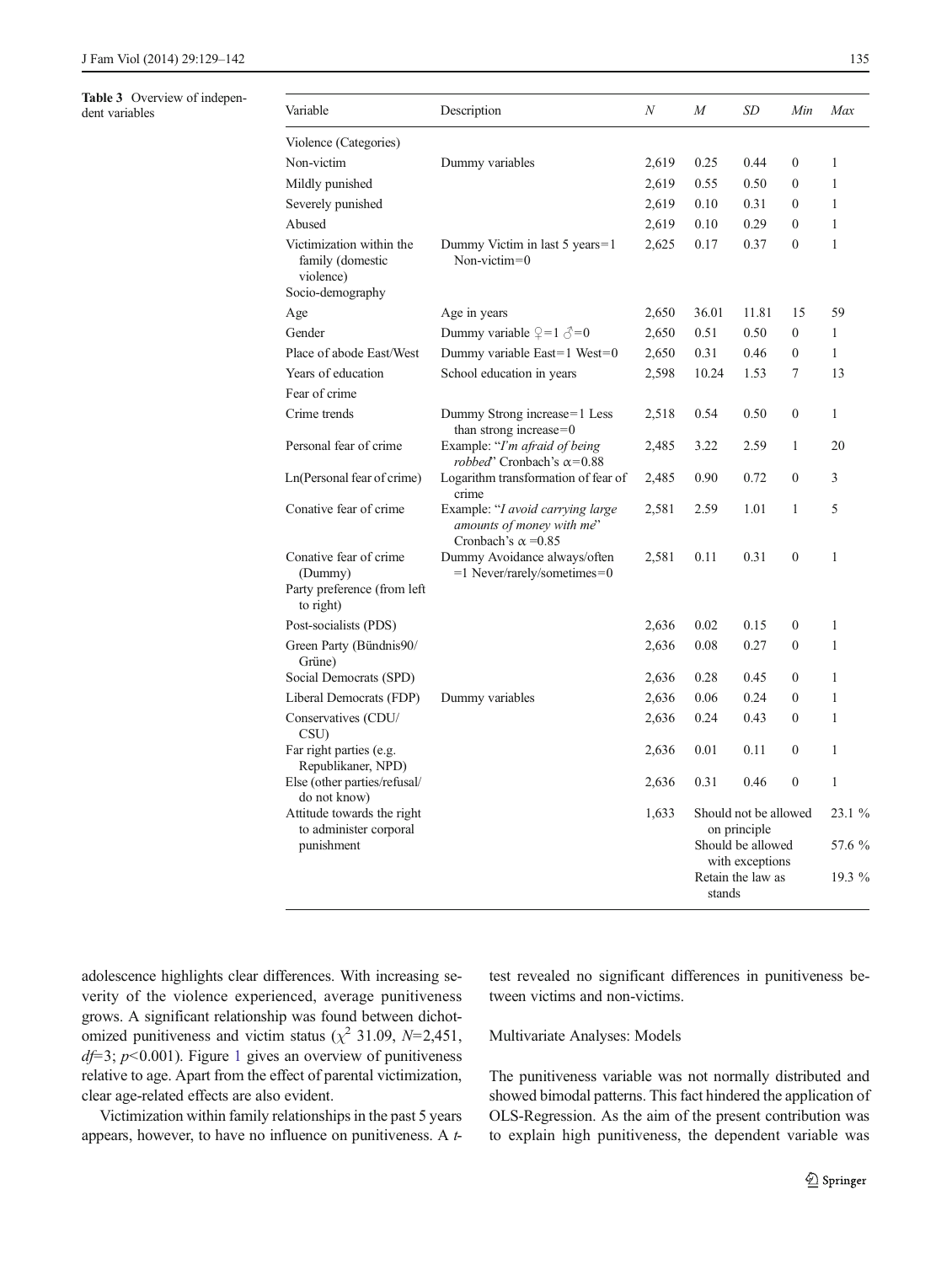<span id="page-7-0"></span>

| <b>Table 4</b> Parental victimization<br>by socio-demographic status |                  | Non-victim | Mildly punished | Severely punished | Abused    | N     | $Chi^2$    | df            |
|----------------------------------------------------------------------|------------------|------------|-----------------|-------------------|-----------|-------|------------|---------------|
|                                                                      | 16 to $35$ years | 27.6 %     | 53.8 %          | $8.8\%$           | $9.8\%$   | 1,382 |            |               |
|                                                                      | $36$ to 59 years | $22.7\%$   | 55.9 %          | 12.2 $%$          | $9.2\%$   | 1,237 | $14.44**$  | 3             |
|                                                                      | Men              | $22.2 \%$  | 55.0 %          | 12.4 $%$          | $10.5\%$  | 1.279 |            |               |
|                                                                      | Women            | 28.3 %     | 54.6 %          | $8.5\%$           | $8.6\%$   | 1,340 | $21.36***$ | 3             |
|                                                                      | West             | 28.0 %     | 51.1 $%$        | $10.0 \%$         | $10.8 \%$ | 1,803 |            |               |
| *** $p<0.001$ , ** $p<0.01$ , *<br>$p<0.05$ , ns $p>0.05$            | East             | 19.4 $%$   | 62.9 %          | 11.2 $%$          | $6.6\%$   | 816   | $41.78***$ | $\mathcal{R}$ |

transformed into a binary variable  $(N=2,476; M=0.34; SD=$ 0.47) that divides the high punitive group from the non- or medium-punitive group, in which the cutting point was the 66th percentile.<sup>1</sup> Consequently the binary logit model estimates the impact of the independent variables on the chance of being among the most punitive third of respondents (Long and Freese [2003](#page-12-0)).

For the multivariate analyses, three models were calculated in which additional blocks of variables were entered stepwise (see Table [9\)](#page-10-0). Model 1 contains socio-demographic variables, fear of crime indicators, and party preference as an indicator of liberal or conservative values. Model 2 includes the additional categories of parental victimization in childhood and adolescence; while Model 3 adds the factor of domestic victimization in the past 5 years. Although childhood experience of violence significantly improved the model, domestic victimization in the past 5 years provided no significant improvement (likelihood-ratio test).

Concerning the socio-demographic factors, age has no significant influence on punitiveness, but the direction of the coefficients indicates a positive effect. The chance of women belonging to the most punitive third of respondents is only a little more than half as great as the chance of men. A higher level of education also reduces punitiveness. The odds of reporting high punitive attitudes of respondents in eastern Germany are twice as large as those for respondents in the west.

The various indicators of fear of crime also have a significant influence on punitiveness. Individuals who report strong avoidance behavior have a 1.7 times greater chance of belonging to the most punitive third group when compared with the reference group without strong avoidance behavior. Personal fear of crime, which represents the affective and cognitive components, and perceived crime trends also have positive effects on punitiveness.

The degree of punitiveness among respondents also differs in relation to their party preferences. Only supporters of farright parties are more punitive than those who lean towards the conservative Union of CDU/CSU (reference category). Proponents of the liberals (FDP), the social democrats (SPD), the post-socialists (PDS) and the green party are significantly less punitive than Union supporters. These findings support the theory that punitiveness is influenced by fundamental values, such as those reflected in a person's party preference. Respondents that stated no preference or preferred another party ("else") seem to have the same punitiveness level than the conservatives, as no significant differences towards the reference category is found.

Further, the models illustrate that people who were victims of parental violence during childhood and adolescence are more punitive than non-victims. The group of mildly punished individuals had a 1.4 times greater chance of belonging to the most punitive third when compared with the group of nonvictims. Even if the odds ratios seem to confirm the assumption that punitiveness increases in relation to increased severity of the violence experienced, the differences between mildly punished, severely punished, and abused categories are not significant, as shown by the confidence intervals. A key role in this regard is no doubt played by the vast differences in population sizes within the violence categories.

## Discussion

The present study showed that respondents who have never experienced parental violence called for the abolishment of parents' right to administer corporal punishment (hypothesis 1). Primarily, the younger age group that was less punished by their parents favored the abolishment, while the older age group preferred to leave existing laws untouched. This can be seen as an indicator for the inter-generational transmission of values.

The bi- and multivariate relationships between punitiveness and socio-demographic variables (age, sex, education) are in line with other studies, which conclude that women, more educated persons, and younger persons are less punitive. However, the impact of age is not supported by the multivariate models. Respondents from the eastern part of Germany are more punitive than respondents from the western part.

<sup>&</sup>lt;sup>1</sup> Alternatively an ordered logit model was estimated with three groups based on the empirical distribution with cutting points on the 33rd and 66th percentile. In those ordered logit models, the assumption of parallel regression was violated for some variables (Long and Freese [2003](#page-12-0)). Therefore a binary logit model was chosen.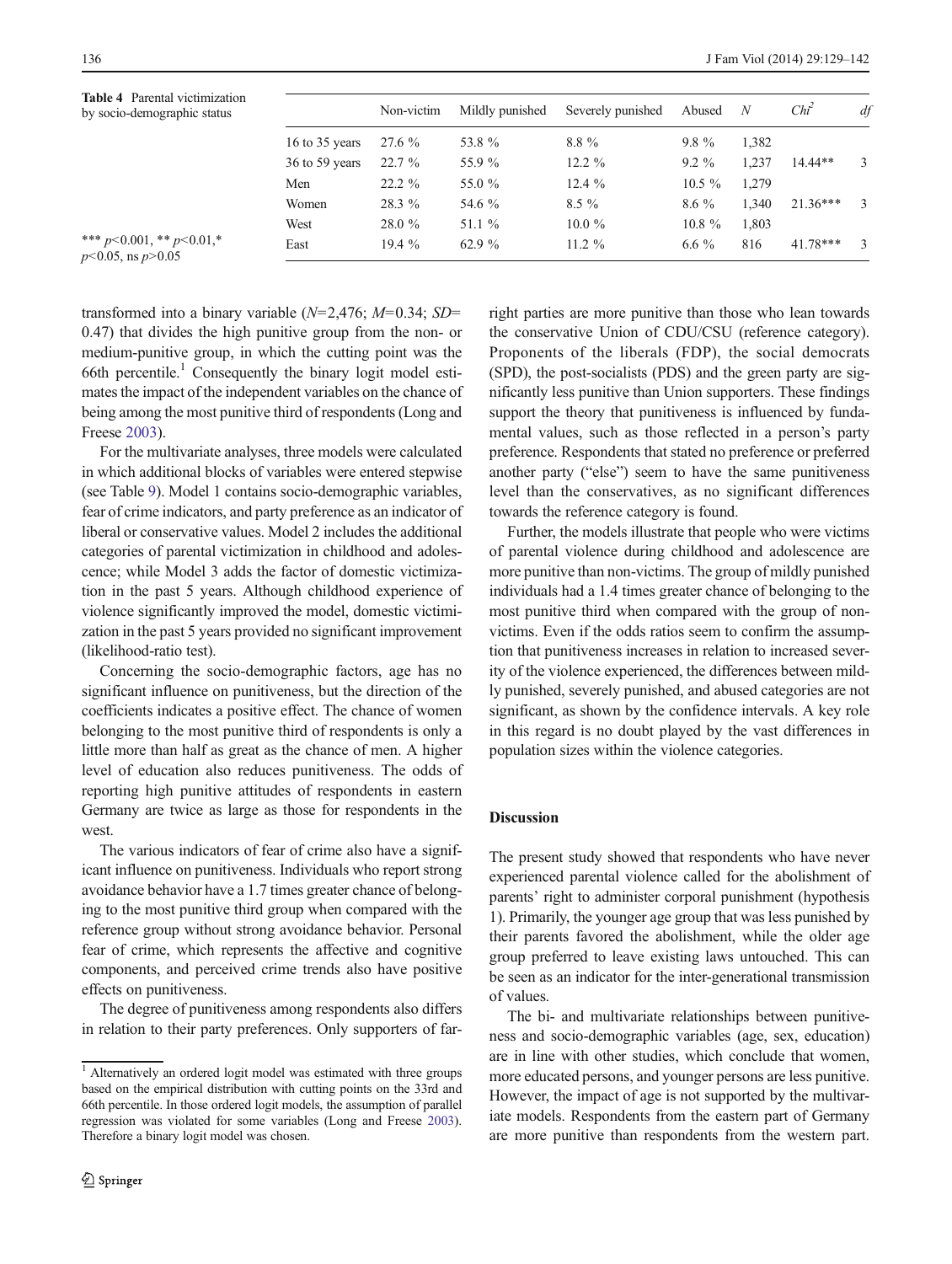<span id="page-8-0"></span>Table 5 Attitudes towards the right to administer corporal punishment by socio-demographic status

|                            | Should not be allowed<br>on principle | Should be<br>allowed<br>with exceptions | Retain the law<br>as stands | $\overline{N}$ | $Chi^2$    | df |
|----------------------------|---------------------------------------|-----------------------------------------|-----------------------------|----------------|------------|----|
| 16 to 35 years             | 26.0%                                 | 56.5 %                                  | $17.5\%$                    | 841            |            |    |
| 36 to 59 years             | $20.1 \%$                             | 58.7 %                                  | $21.2 \%$                   | 792            | $9.57**$   | 2  |
| Men                        | $20.6\%$                              | 57.2 %                                  | $22.2\%$                    | 787            |            |    |
| Women                      | $25.5\%$                              | 57.9 %                                  | $16.5\%$                    | 846            | $11.19**$  | 2  |
| West                       | 28.0 %                                | 53.5 %                                  | 18.5 %                      | 893            |            |    |
| East                       | $17.3\%$                              | 62.4 $%$                                | 20.3 %                      | 740            | $26.26***$ | 2  |
| Low Education <sup>a</sup> | $21.5 \%$                             | 56.9 %                                  | $21.5\%$                    | 1,226          |            |    |
| <b>High Education</b>      | 28.1 %                                | 59.9 %                                  | $12.0 \%$                   | 384            | 19.81***   | 2  |
| Non-Victim                 | $32.5\%$                              | 53.3 %                                  | 14.2 %                      | 394            |            |    |
| Mildly Punished            | $21.5\%$                              | 58.1 %                                  | $20.3\%$                    | 915            |            |    |
| Severely<br>Punished       | 12.9%                                 | 63.2 %                                  | 23.9 %                      | 163            |            |    |
| Abused                     | 18.8 %                                | 59.7 %                                  | $21.5\%$                    | 144            | 34.84***   | 6  |
|                            |                                       |                                         |                             |                |            |    |

a Low Education less than 12 years of schooling/High Education 12 or more years of schooling \*\*\*  $p < 0.001$ , \*\*  $p < 0.01$  $p<0.05$ , ns  $p>0.05$ 

This can be explained partly by using socialization theory arguments and partly by the greater fear of crime in eastern Germany. In addition, the breakdown of rules and the anomic situation after the reunification may have evoked in the eastern part of Germany the wish to restore order by harsh sanctions (Durkheim [1966](#page-11-0)). The different facets of fear of crime are related to punitiveness: Personal or society-related fears in respect of crime and avoidance appear to go hand in hand with greater punitiveness in the bivariate and in the multivariate models. In addition, punitiveness differs by party preference, where supporters of leftist and liberal parties are less punitive than supporters of conservative or right wing parties.

The results confirm the assumption that the experience of parental punishment influences punitiveness (hypothesis 2). The analyses show that people that have experienced parental corporal punishment are more punitive than non-victims. However, it is necessary to delineate between violent victimization in childhood and adolescence as a component of parents' child-rearing styles, and later experience of domestic violence in adulthood. Violent victimization in a familial context in the past 5 years has no significant impact on punitiveness neither in the bivariate nor in the multivariate analyses (hypothesis 3). This can be seen as an initial indication that, as explained in the studies mentioned earlier, it is not the experience of victimization as such that influences general

punitiveness. In contrast to the apparent long-term effects of experience in childhood and adolescence, becoming a victim in later life seems unable to erode an ingrained, welldeveloped disposition. This relates to research showing that becoming a victim has no effect on punitiveness (Cullen et al. [1985;](#page-11-0) Hartnagel and Templeton [2008;](#page-11-0) Rich and Sampson [1990\)](#page-12-0). Further research is needed to explain why respondents with experience of victimization during the past 5 years are even less punitive than non-victims.

Our results reveal evidence that punitiveness is an attitude that is partly set up in childhood and develops to be a relatively stable social value. Results from clinical psychology show that physically abused children have the same symptoms as people who suffer from "learned helplessness" (Allen and Tarnowski [1989](#page-11-0)), which in later life, can result in less selfesteem, increased aggression, and anger at the injustice suffered. It has already been shown that anger has a significant effect on punitiveness (Goldberg et al. [1999;](#page-11-0) Lerner et al. [1998\)](#page-12-0). Therefore, the relationship between parental violence and punitiveness could be moderated by the level of anger or aggression. Goldberg and colleagues believe "that anger increased future punitiveness because of the accompanying salient belief that justice had failed and must be restored" (1999, pp. 791–792). A challenge for further research will be to characterize the mechanism through which parental

| <b>Table 6</b> Punitiveness by socio-<br>demographic status: T-test on<br>mean differences |                        | 16 to 35<br>years | 36 to 59<br>years | Men        | Women     | West  | East | Low<br>education | High<br>education |
|--------------------------------------------------------------------------------------------|------------------------|-------------------|-------------------|------------|-----------|-------|------|------------------|-------------------|
|                                                                                            | Punitiveness<br>(Mean) | 4.06              | 4.28              | 4.24       | 4.09      | 4.00  | 4.54 | 4.29             | 3.76              |
|                                                                                            | N                      | 1.303             | 1,173             | .223       | 1,253     | 1.727 | 749  | 1.839            | 587               |
|                                                                                            | $\tau$                 | $4.62***$         | $3.05***$         | $11.51***$ | $9.29***$ |       |      |                  |                   |
| *** $p \le 0.001$ , ** $p \le 0.01$ ,*<br>$m < 0.05$ $m < 0.05$                            | df                     | 2474              | 2474              | 1603.80    | 925.80    |       |      |                  |                   |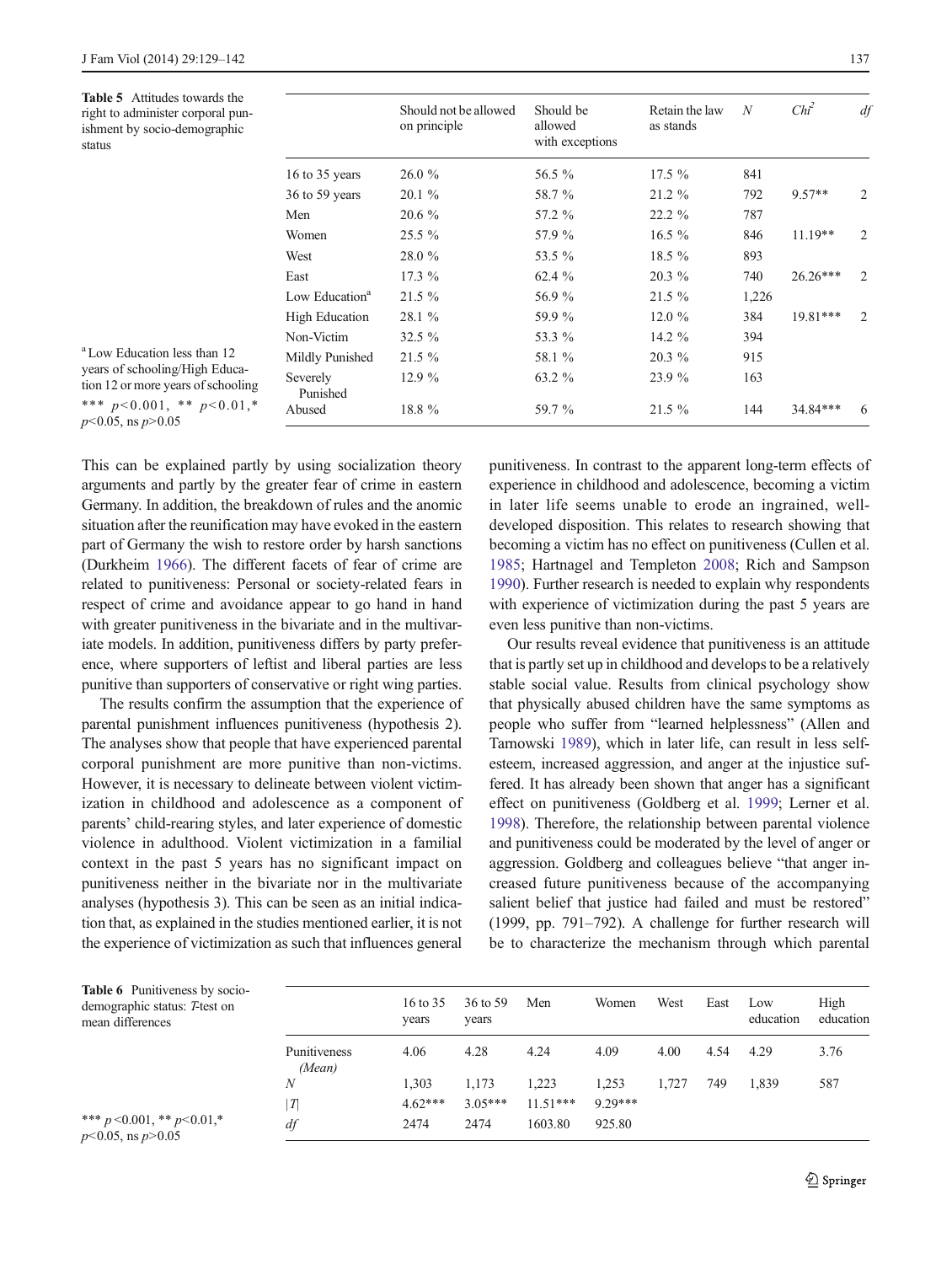<span id="page-9-0"></span>Table 7 Party preferences and punitiveness (from left to right)  $\frac{P}{Q}$ 

| Party or parties                         |      | Punitiveness (degree of severity) | Dummy for punitiveness |       |  |
|------------------------------------------|------|-----------------------------------|------------------------|-------|--|
|                                          | Mean | SD                                | % very punitive        | N     |  |
| Post-socialists (PDS)                    | 3.98 | 1.24                              | 31.9 %                 | 47    |  |
| Green party (Bündnis90/Die Grünen)       | 3.54 | 1.45                              | 22.7%                  | 198   |  |
| Social democrats (SPD)                   | 4.10 | 1.09                              | 30.8 $%$               | 695   |  |
| Liberal democrats (FDP)                  | 3.91 | 1.15                              | 22.7%                  | 154   |  |
| Conservatives (CDU/CSU)                  | 4.36 | 1.01                              | 38.1 %                 | 599   |  |
| Far right parties (e.g. Republikaner)    | 5.10 | 1.09                              | 67.6 %                 | 34    |  |
| Else (other parties/refusal/do not know) | 4.26 | 1.16                              | $37.6 \%$              | 736   |  |
| Total                                    | 4.16 | 1.16                              | 34.0 $%$               | 2,463 |  |
|                                          |      |                                   |                        |       |  |

violence influences social values and attributional patterns of individuals. As clinical researchers pointed out, there are similar influences of psychological as well as physical maltreatment (Gross and Keller [1992\)](#page-11-0). One limitation of the study is the investigation of variables regarding only physical maltreatment. Another interesting question in this context could be whether psychological maltreatment and rigid education have a similar impact on punitiveness. Another limitation of this paper concerns the methodology. It should be taken into account that self-reported studies lead to a certain underreporting of victimization experiences, particularly if intimate questions are asked. Data should, therefore, be validated.

In light of our findings, the question arises as to how punitiveness develops in society if domestic violence against children is gradually on the decline. This is occasioned by the fact that the parental right to administer corporal punishment has been abolished in several EU states. Sweden was the first to do so in 1979 and its Scandinavian neighbors followed suit in the 1980s. Germany fell in line on January 1, 2000. In total, some 19 European countries have adopted similar policies. Parallel to this legislation, a shift in values has occurred towards non-violent parenting, and child-rearing practices within families have changed accordingly (Baier [2008;](#page-11-0) Baier et al. [2009](#page-11-0); Bussman et al. [2008\)](#page-11-0). For example, a longitudinal analysis of representative surveys in Germany revealed that

Table 8 Correlation matrix for punitiveness and fear of crime variables

|                                   | Punitiveness (Severity<br>of punishment) | of crime  | Personal fear Conative fear<br>of crime |
|-----------------------------------|------------------------------------------|-----------|-----------------------------------------|
| Personal Fear of 0.12***<br>Crime |                                          |           |                                         |
| Conative Fear<br>of Crime         | $0.15***$                                | $0.52***$ |                                         |
| Assumed<br>Trends in<br>Crime     | $0.09***$                                | $0.17***$ | $0.19***$                               |

\*\*\*  $p<0.001$ , \*\*  $p<0.01$ , \*  $p<0.05$ , ns  $p>0.05$ 

the number of children who enjoyed a completely non-violent upbringing from birth until the age of 13 rose from 41 % to 52 % during the period 1998 and 2005/2006. For 13 and 14 year-olds, the rate increased from 57 % to 67 % (Baier [2008\)](#page-11-0). Also, following the change in the law, more juveniles and parents experience and strive for a non-violent upbringing as a realizable goal ideal (Bussman et al. [2008](#page-11-0)).

Should this trend stabilize further, the findings outlined in this paper allow the assumption that non-violent upbringing will gradually prove to be a factor in lowering punitiveness within society. In an international comparison, it can also be expected that countries that have abolished the parental right to administer corporal punishment will benefit two-fold in the medium term. Firstly, the abolishment of the parental right to administer corporal punishment will have a preventive effect on juvenile delinquency, particularly on juvenile violence because careers in violence are fostered to a great extent by parental violence (Baier et al. [2009;](#page-11-0) Smith and Thornberry [1995](#page-12-0); Wilmers et al. [2002\)](#page-12-0). Secondly, due to their more tempered sentencing practices, countries without the parental right to administer corporal punishment will set themselves apart from those that have left this right fully intact.

There are already signs of both of these trends happening. A longitudinal analysis on self-reported violence among 14– 16 year-olds in eight German towns and districts shows that juvenile violence has largely declined, commensurate with the above-reported reduction in domestic violence against children and adolescents (Baier [2008\)](#page-11-0). Throughout Germany, statistics published by municipal social insurance funds show a significant drop in violence in schools from 1997 to 2007 (Baier [2008\)](#page-11-0). Furthermore, in an international comparison of prison inmate numbers, a growing discrepancy is evident between the Scandinavian countries that were the first to abolish the parental right to administer corporal punishment and other countries, such as England and the US, which have not yet been able to decide on such a step. In 19 US states, legislation is in place that allows corporal punishment in schools. According to a Department of Education study, more than 220,000 school children were subjected to corporal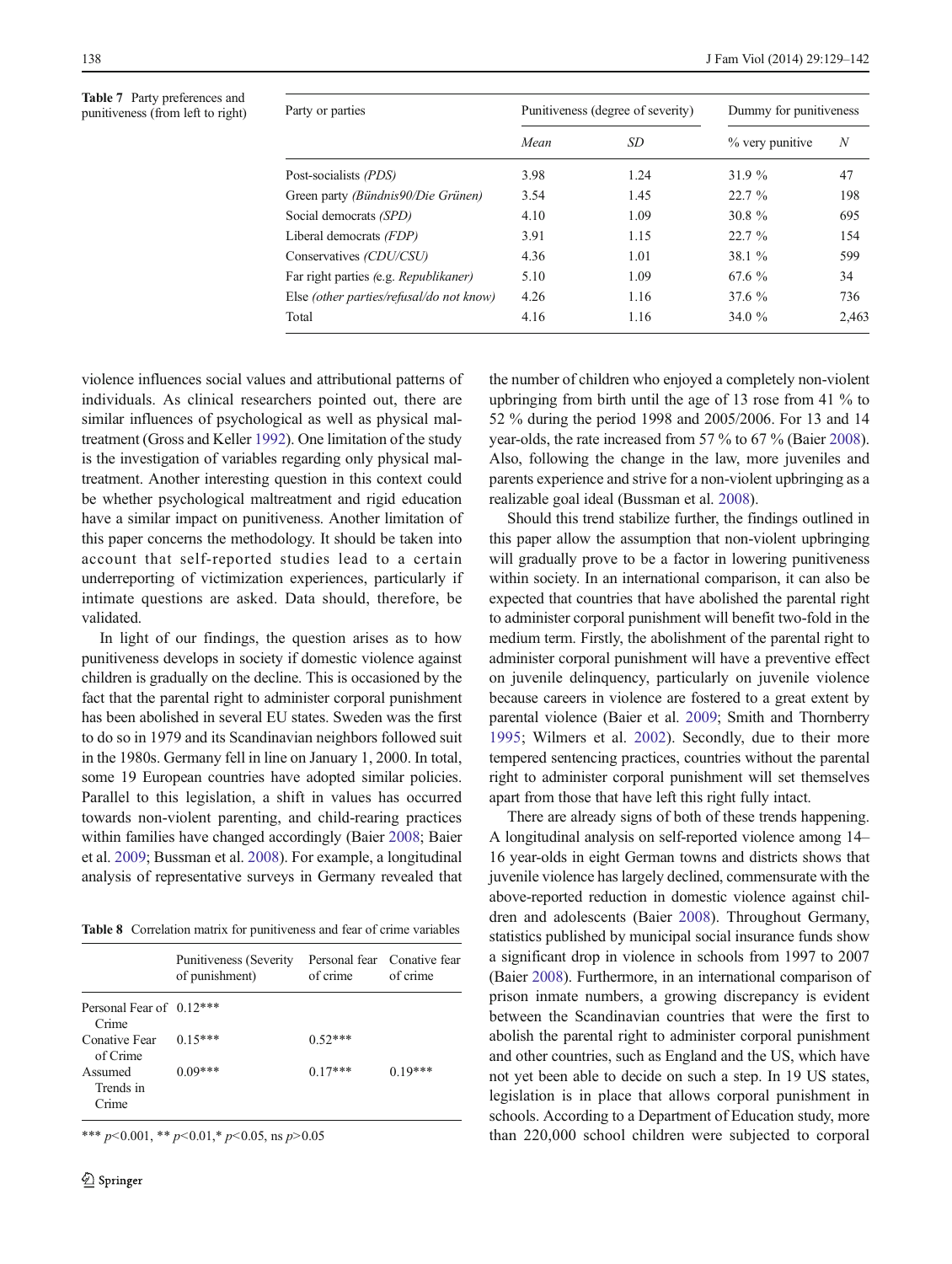<span id="page-10-0"></span>



punishment in school year 2005–2006 (The Center for Effective Discipline [2009\)](#page-12-0).

The differences shown in international studies regarding punitiveness in different countries must also be considered (Kühnrich and Kania [2005;](#page-11-0) Van Kesteren [2009](#page-12-0)). More than half of the respondents in England and Wales (51 %), and in Northern Ireland (53 %), just under half (49 %) in Scotland, and 40 % in the US, see a prison sentence as a suitable sanction if someone who has been prosecuted for breaking into a property repeats the offense. In Finland, only 15 % of respondents think this way, in Denmark 18 % and in Germany

19 % (Van Kesteren [2009](#page-12-0)). These great divergences can partly be due to the fact that, at least for younger adults in these countries, the development of their personal punitiveness has been shaped by their parents' child-rearing styles. However, this does not negate the influence of other factors such as mass media and cultural or religious tradition (see, for example, Savelsberg [2000\)](#page-12-0). It is worthy of note that the nations classified here as extremely punitive are characterized by a more repressive child-rearing culture.

The present study should be considered as a preliminary step in the investigation of long-term effects of violent

Table 9 Punitiveness dependent variable (Severity Dimension) binary logit model

| Variable                                  | Model 1     |                  | Model 2     |                  | Model 3     |                  |  |
|-------------------------------------------|-------------|------------------|-------------|------------------|-------------|------------------|--|
|                                           | Odds ratios | $\boldsymbol{p}$ | Odds ratios | $\boldsymbol{p}$ | Odds ratios | $\boldsymbol{p}$ |  |
| Age                                       | $1.01**$    | 0.005            | $1.01*$     | 0.011            | $1.01*$     | 0.042            |  |
| Male (Ref.)                               |             |                  |             |                  |             |                  |  |
| Female                                    | $0.66***$   | 0.000            | $0.69***$   | 0.000            | $0.69***$   | 0.000            |  |
| Years of Education                        | $0.82***$   | 0.000            | $0.82***$   | 0.000            | $0.82***$   | 0.000            |  |
| West (Ref.)                               |             |                  |             |                  |             |                  |  |
| East                                      | $2.10***$   | 0.000            | $2.07***$   | 0.000            | $2.07***$   | 0.000            |  |
| No increase in crime $(Ref.)$             |             |                  |             |                  |             |                  |  |
| Increase in crime                         | $1.34**$    | 0.003            | $1.34**$    | 0.003            | $1.34**$    | 0.003            |  |
| Ln(Personal fear of crime)                | $1.30***$   | 0.000            | $1.29**$    | 0.001            | $1.13***$   | 0.000            |  |
| Low conative fear of crime (Ref.)         |             |                  |             |                  |             |                  |  |
| High conative fear of crime               | $1.50**$    | 0.01             | $1.51**$    | 0.009            | 1.49*       | 0.011            |  |
| Union (Ref.)                              |             |                  |             |                  |             |                  |  |
| <b>PDS</b>                                | $0.49*$     | 0.043            | $0.46*$     | 0.026            | $0.45*$     | 0.023            |  |
| Bündnis90/Die Grünen                      | $0.57**$    | 0.009            | $0.55**$    | 0.004            | $0.56**$    | 0.006            |  |
| <b>SPD</b>                                | $0.71**$    | 0.008            | $0.69**$    | 0.005            | $0.69**$    | 0.004            |  |
| <b>FDP</b>                                | $0.46**$    | 0.001            | $0.44***$   | 0.000            | $0.43***$   | 0.000            |  |
| Far right                                 | 2.78*       | 0.010            | $2.66*$     | 0.015            | $2.81*$     | 0.010            |  |
| Else                                      | $0.96$ ns   | 0.717            | $0.92$ ns   | 0.564            | $0.94$ ns   | 0.601            |  |
| Non-Victim (Childhood/Adolescence) (Ref.) |             |                  |             |                  |             |                  |  |
| Mildly Punished                           |             |                  | 1.38**      | 0.007            | $1.44**$    | 0.002            |  |
| Severely Punished                         |             |                  | $1.80**$    | 0.001            | 1.96***     | 0.000            |  |
| Abused                                    |             |                  | $1.46*$     | 0.042            | $1.62*$     | 0.011            |  |
| No Victimization last 5 years (Ref.)      |             |                  |             |                  |             |                  |  |
| Victimization                             |             |                  |             |                  | $0.71*$     | 0.012            |  |
| Constant                                  | $1.95$ ns   | 0.113            | 1.44 ns     | 0.408            | 1.33        | 0.594            |  |
| N                                         | 2,228       |                  | 2,228       | 2,228            |             |                  |  |
| Cox-Snell $R^2$                           | 0.098       |                  | 0.104       | 0.106            |             |                  |  |

\*\*\*p<0.001, \*\*p<0.01, \*p<0.05, ns  $p > 0.05$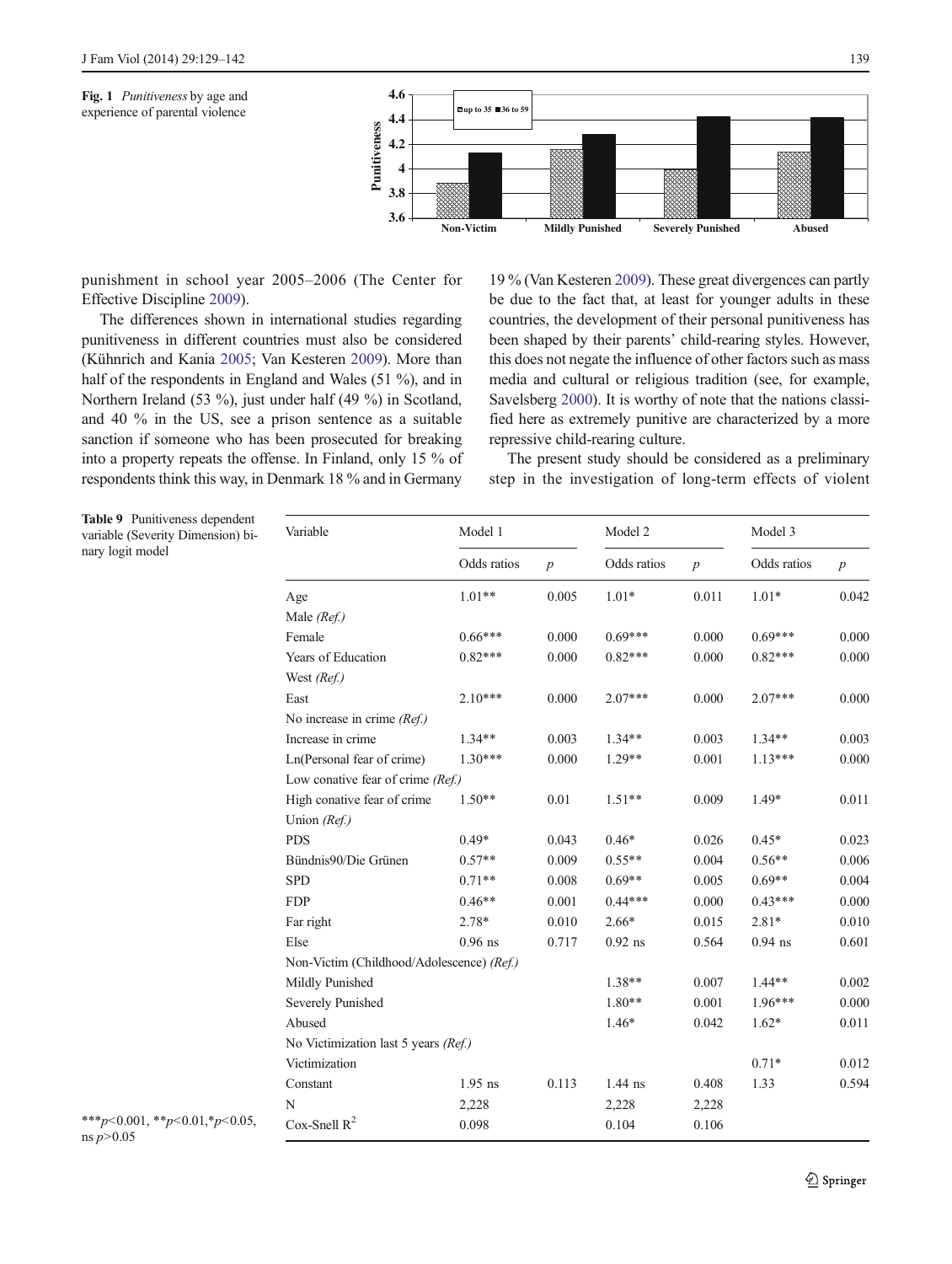<span id="page-11-0"></span>education on relatively stable attitudes such as punitiveness in later life. The inter-generational transmission model and social learning theory provide an informative theoretical basis. In a second step the question of whether differences in the degree of repressive educational culture influence the societal punitiveness on a macro-level arises. Then, the impact of the abolishment of corporal punishment may be taken into account for a less retributive and punitive society.

## References

- Allen, D. M., & Tarnowski, K. J. (1989). Depressive characteristics of physically abused children. Journal of Abnormal Child Psychology, 17, 1–11.
- Baier, D. (2008). Entwicklung der Jugenddelinquenz und ausgewählter Bedingungsfaktoren seit 1998 in den Städten Hannover, München, Stuttgart und Schwäbisch Gmünd [Trends in juvenile delinquency and selected determinants since 1998 in the cities of Hanover, Munich, Stuttgart and Schwäbisch Gmünd] (Research Report 104). Hanover: Criminological Research Institute of Lower Saxony.
- Baier, D., Pfeiffer, C., Simonson, J., & Rabold, S. (2009). Jugendliche in Deutschland als Opfer und Täter von Gewalt [Youth in Germany as victims and perpetrators of crime] (Research Report 107). Hanover: Criminological Research Institute of Lower Saxony.
- Bandura, A. (1977). Social learning theory. Englewood Cliffs: Prentice-Hall.
- Bilsky, W., Pfeiffer, C., & Wetzels, P. (1992). Persönliches Sicherheitsgefühl, Angst vor Kriminalität und Gewalt, Opfererfahrungen älterer Menschen [Personal feelings of security, fear of crime and violence, victimization experiences of elderly people] (Research Report 5). Hanover: Criminological Research Institute of Lower Saxony.
- Bower-Russa, M. E., Knutson, J. F., & Winebarger, A. (2001). Disciplinary history, adult disciplinary attitudes, & risk for abusive parenting. Journal of Community Psychology, 29, 219–240.
- Bussman, K.-D., Erthal, C., & Schroth, A. (2008). Wirkung von Körperstrafenverboten. Erste Ergebnisse der europäischen Vergleichsstudie zu den "Auswirkungen eines gesetzlichen Verbots von Gewalt in der Erziehung". [Impact of prohibition of corporal punishment by law. First results of an European comparative study on the "effects of prohibition of violence in education by law"]. Recht der Jugend und des Bildungswesens, 4(2008), 404–422.
- Carroll, J. S., Perkowitz, W. T., Lurigio, A. J., & Weaver, F. M. (1987). Sentencing goals, causal attributions, ideology, and personality. Journal of Personality and Social Psychology, 52, 107–118.
- Chung, E. K., Mathew, L., Rothkopf, A. C., Elo, I. T., Coyne, J. C., & Culhane, J. F. (2009). Parenting attitudes and infant spanking: the influence of childhood experience. Pediatrics, 124, 278–286.
- Cochran, J. K., & Chamlin, M. B. (2000). Deterrence and brutalization: the dual effects of executions. Justice Quarterly, 17, 685–706.
- Cullen, F. T., Clark, G. A., Cullen, J. B., & Mathers, R. A. (1985). Attribution, salience, and attidudes toward criminal sanctioning. Criminal Justice and Behavior, 12, 305–331.
- Deather-Deckard, K., Lansford, J. E., Pettit, G. S., & Bates, J. E. (2003). The development of attitudes about physical punishment. Journal of Family Psychology, 17, 351–360.
- Durkheim, E. (1966). Über die Anomie [On anomy]. In C. W. Mills (Ed.), Klassiker der Soziologie (pp. 394–436). Frankfurt am Main, Germany: S. Fischer.
- Feather, N. T. (1996). Reactions to penalties for an offense in relation to authoritarianism, values, perceived responsibility, perceived seriousness and deservingness. Journal of Personality and Social Psychology, 71, 571–587.
- Fishbein, M., & Ajzen, I. (1975). Belief, attitude, intention and behavior: an introduction to theory and research. Reading: Addison-Wesley.
- Gabriel, U., Greve, W. (1996). "Strafe muß sein!"!"Sanktionsbedürfnisse und strafbezogene Einstellungen: Versuch einer systematischen Annäherung ["Punishment is necessary!"The longing for sanctions and punitive preferences: a systematic approach]. In C. Pfeiffer and W. (Eds.), Forschungsthema Kriminalität (pp. 185–214). Baden-Baden: Nomos.
- Gershoff, E. T. (2002a). Corporal punishment by parents and associated child behaviors and experiences: a meta-analytic and theoretical review. Psychological Bulletin, 128, 539–579.
- Gershoff, E. T. (2002b). Corporal punishment, physical abuse, and the burden of proof: reply to Baumrind, Larzelere, and Cohen (2002), Holden (2002), and Parke (2002). Psychological Bulletin, 128, 602– 611.
- Goldberg, J. H., Lerner, J. S., & Tetlock, P. E. (1999). Rage and reason: the psychology of the intuitive prosecutor. European Journal of Social Psychology, 29, 781–795.
- Graziano, A. M., & Namaste, K. A. (1990). Parental use of physical force in child discipline: a survey of 679 college students. Journal of Interpersonal Violence, 5, 449–463.
- Graziano, A. M., Lindquist, C. M., Kunce, L. J., & Munjal, K. (1992). Physical punishment in childhood and current attitudes. Journal of Interpersonal Violence, 7, 147–155.
- Gross, A. B., & Keller, H. R. (1992). Long-term consequences of childhood physical and psychological maltreatment. Aggressive Behavior, 18, 171–185.
- Hanslmaier, M., & Kemme, S. (2011). Kriminalität in der öffentlichen Wahrnehmung: Welchen Einfluss hat die Mediennutzung? [Crime in public perception: What about the media?]. Zeitschrift für Rechtssoziologie, 32, 129–152.
- Hartnagel, T. F., & Templeton, L. (2008). Perceptions, emotions and experiences of crime: Effects on attitudes toward punishment in a canadian sample. In H. Kury (Ed.), Fear of crime—punitivity: new developments in theory and research (pp. 349–370). Bochum: Universitätsverlag Dr. N. Brockmeyer.
- Hyman, I. A. (1995). Corporal punishment, psychological maltreatment, violence, and punitiveness in America: research, advocacy, and public policy. Applied & Preventive Psychology, 4, 113–130.
- Kemme, S. (2008). Jugenddelinquenz in westlicher und islamischer Welt. Interkulturell-vergleichende Dunkelfeldforschung bei Studierenden in Gießen, Madison und Izmir. [Juvenile delinquency in the western and the islamic world. Intercultural – comparative darkfigure research with students in Gießen, Madison and Izmir]. Baden-Baden: Nomos.
- Kreuzer, A., Görgen, T., Krüger, R., Münch, V., & Schneider, H. (1993). Jugenddelinquenz in Ost und West [Juvenile delinquency in east and west]. Bonn: Forum Verlag Godesberg.
- Kühnrich, B., & Kania, H. (2005). Attitudes towards punishment in the European Union. Results from the 2005 European Crime Survey (ECSS) with focus on Germany. Freiburg/Breisgau: Max Planck Institute for Foreign and International Criminal Law.
- Kury, H., & Obergfell-Fuchs, J. (2008). Methodische Probleme bei der Erfassung von Sanktionseinstellungen (Punitivität) - Ein quantitativer und qualitativer Ansatz [Methodological problems of capturing penal attitudes (punitivity)—A quantitative and qualitative approach]. In A. Groenemeyer & S. Wieseler (Eds.), Soziologie sozialer Probleme und sozialer Kontrolle: Realitäten, Repräsentationen und Politik (pp. 231–255). Wiesbaden: VS Verlag für Sozialwissenschaften.
- Kury, H., Dörmann, U., Richter, H., & Würger, M. (1992). Opfererfahrungen und Meinungen zur Inneren Sicherheit in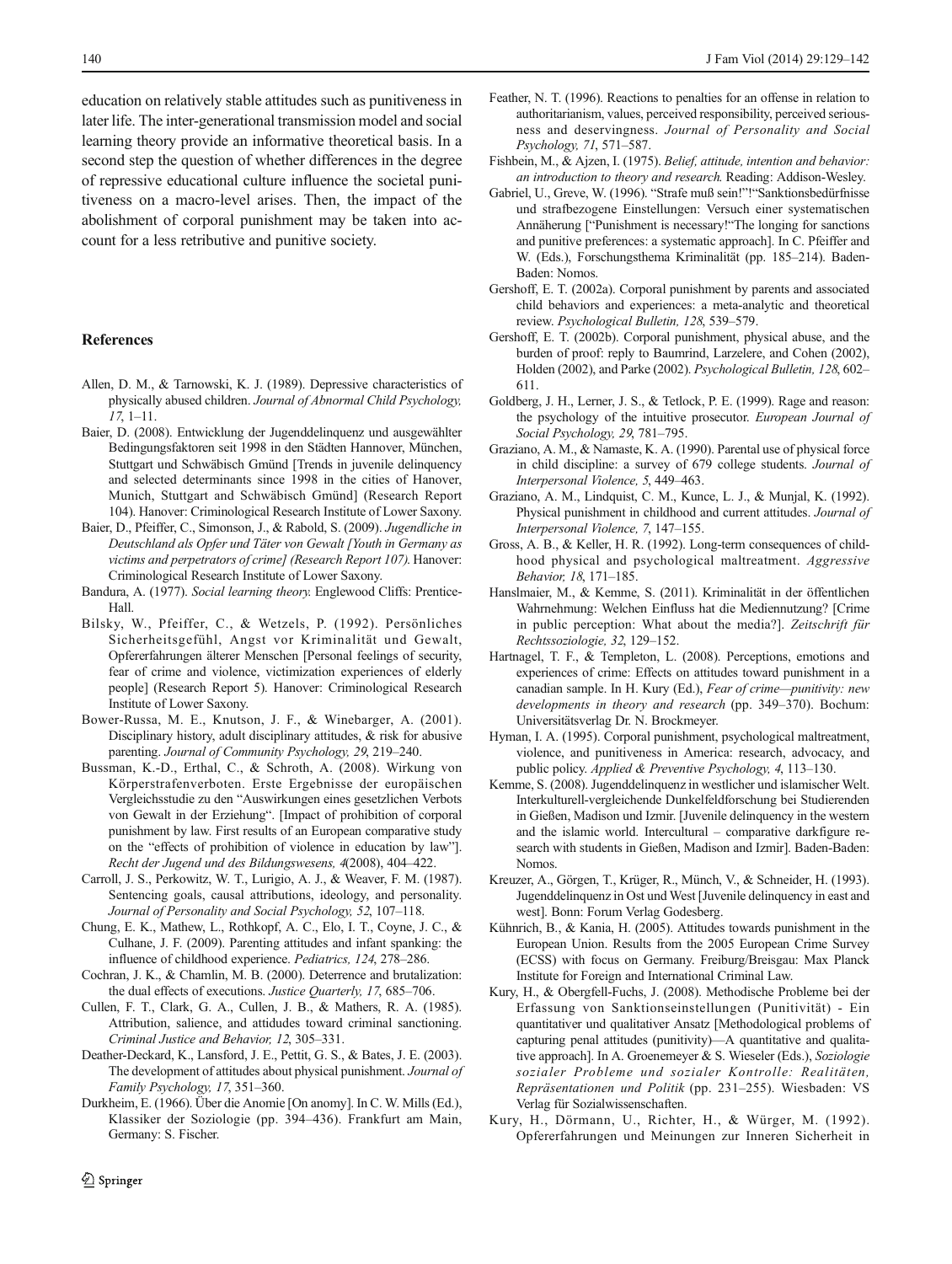<span id="page-12-0"></span>Deutschland [Victimization experiences and opinions about the internal security in Germany]. Wiesbaden: Bundeskriminalamt.

- Kury, H., Kania, H., & Obergfell-Fuchs, J. (2004). Worüber sprechen wir, wenn wir über Punitivität sprechen? Versuch einer konzeptionellen und empirischen Begriffsbestimmung [What are we talking about, when we speak about punitivity? Attempt of a conceptional and empirical determination of the term]. Kriminologisches Journal, 36, 51–88.
- Langworthy, R. H., & Whitehead, J. T. (1986). Liberalism and fear as explanations of punitiveness. Criminology, 24, 575–591.
- Lautmann, R., & Klimke, D. (2004). Punitivität als Schlüsselbegriff für eine kritische Kriminologie [Punitivity as keyterm for a critical criminology]. In R. Lautmann, D. Klimke, & F. Sack (Eds.), Punitivität. Kriminologisches Journal 8. Beiheft (pp. 9–29). Weinheim: Juventa.
- Lerner, J. S., Goldberg, J. H., & Tetlock, P. E. (1998). Sober second thought: the effects of accountability, anger, and authoritarianism on attributions of responsibility. Personality and Social Psychology Bulletin, 24, 563–574.
- Long, J. S., & Freese, J. (2003). Regression models for categorical dependent variables using Stata. College Station, Texas: Stata Corporation.
- MacIntyre, D. I., & Cantrell, P. J. (1995). Punishment history and adult attitudes towards violence and aggression in men and women. Social Behavior and Personality, 23, 23–28.
- Muller, R. T., Hunter, J. E., & Stollak, G. (1995). The inter-generational transmission of corporal punishment: a comparison of social learning and temperament models. Child Abuse & Neglect, 19, 1323– 1335.
- Peterson, B. E., Doty, R. M., & Winter, D. G. (1993). Authoritarianism and attitudes toward contemporary social issues. Personality and Social Psychology Bulletin, 19, 174–184.
- Pfeiffer, C., Wetzels, P., & Enzmann, D. (1999). Innerfamiliäre Gewalt gegen Kinder und Jugendliche und ihre Auswirkungen [Intra-familial violence towards children and adolescents and their effects] (Research Report 80). Hanover: Criminological Research Institute of Lower Saxony.
- Pfeiffer, C., Windzio, M., & Kleimann, M. (2005). Media use and its impacts on crime perception, sentencing attitudes and crime policy. European Journal of Criminology, 2, 259–285.
- Pinderhughes, E. E., Dodge, K. A., Bates, J. E., Pettit, G. S., & Zelli, A. (2000). Discipline responses: influence of parents' socioeconomic status, ethnicity, beliefs about parenting, stress, and cognitiveemotional processes. Journal of Family Psychology, 14, 380–400.
- Pinquart, M., & Silbereisen, R. K. (2004). Transmission of values from adolscents to their parents: the role of value content and authoritative parenting. Adolescence, 39, 83–100.
- Rich, R. F., & Sampson, R. J. (1990). Public perceptions of criminal justice Policy: does victimization make a difference? Violence and Victims, 5, 109–118.
- Savelsberg, J. J. (2000). Kulturen staatlichen Strafens: USA und Deutschland [Cultures governmental punishment]. In J. Gerhards (Ed.), Die Vermessung kultureller Unterschiede. Deutschland und USA im Vergleich (pp. 189–209). Wiesbaden: Westdeutscher Verlag.
- Schönpflug, U. (2001). Inter-generational transmission of values. The role of transmission belts. Journal of Cross-Cultural Psychology, 32, 174–185.
- Sedlak, A. J., Mettenburg, J., Basena, M., Petta, I., McPherson, K., Greene, A., & Li, S. (2010). Fourth National Incidence Study of Child Abuse and Neglect (NIS-4): Report to Congress. Washington, DC: U.S. Department of Health and Human Services, Administration for Children and Families.
- Simons, R. L., Wu, C.-I., Johnson, C., & Conger, R. D. (1995). A test of various perspectives on the inter-generational transmission of domestic violence. Criminology, 33, 141–172.
- Skitka, L. J., & Tetlock, P. E. (1993). Providing public assistance: cognitive and motivational processes underlying liberal and conservative policy preferences. Journal of Personality and Social Psychology, 65, 1205–1223.
- Skogan, W. G. (1993). The various meanings of fear. In W. Bilsky, C. Pfeiffer, & P. Wetzels (Eds.), Fear of crime and criminal victimization (pp. 131–140). Stuttgart: Enke.
- Smith, C., & Thornberry, T. P. (1995). The relationship between childhood maltreatment and adolescent involvement in delinquency. Criminology, 33, 451–479.
- Socolar, R. R. S., Savage, R., & Evans, H. (2007). A longitudinal study of parental discipline of children. Southern Medical Journal, 100, 472– 477.
- Stevens, D. J. (1992). Research note: the death sentence and inmate attitudes. Crime & Delinquency, 38, 272–279.
- Straus, M. A. (1990). Measuring intrafamily conflict and violence: the conflict tactics (CT) ccales. In M. A. Straus & R. J. Gelles (Eds.), Physical Violence in American Families (pp. 29–47). New Brunswick: Transaction.
- Straus, M. A., & Smith, C. (1990). Family patterns and child abuse. In M. A. Straus & R. J. Gelles (Eds.), Physical violence in American families (pp. 245–262). New Brunswick: Transaction Books.
- Straus, M. A., Gelles, R. J., & Steinmetz, S. K. (2006). Behind closed doors: violence in American families. New York: Doubleday/ Anchor Books.
- Suhling, S., Löbmann, R., & Greve, W. (2005). Zur Messung von Strafeinstellungen. Argumente für den Einsatz von fiktiven Fallgeschichten [On the measurement of penal attitudes. Arguments for the utilization of ficticious case scenarios]. Zeitschrift für Sozialpsychologie, 36, 203–213.
- The Center for Effective Discipline (2009). Discipline at School. Retrieved from [http://www.stophitting.com/index.php?page=](http://www.stophitting.com/index.php?page=statesbanning) [statesbanning](http://www.stophitting.com/index.php?page=statesbanning).
- Tyler, T. R., & Boeckman, R. J. (1997). Three strikes and you are out, but why? The psychology of public support for punishing rule breakers. Law and Society Review, 31, 237–266.
- Van Kesteren, J. (2009). Public attitudes and sentencing policies across the world. European Journal on Crime Policy and Research, 15, 25– 46.
- Vittrup, B., Holden, G. W., & Buck, J. (2006). Attitudes predict the use of physical punishment: a prospective study of the emergence of disciplinary practices. Pediatrics, 117, 2055–2064.
- Wetzels, P. (1997). Gewalterfahrungen in der Kindheit [Violence experiences during childhood]. Baden-Baden: Nomos.
- Wetzels, P., Mecklenburg, E., Bilsky, W., & Pfeiffer, C. (1994a). Persönliches Sicherheitsgefühl, Angst vor Kriminalität und Gewalt, Opfererfahrung älterer Menschen. Deskriptive Analysen krimineller Opfererfahrungen (Teil III): Opfererfahrungen in engen sozialen Beziehungen [Personal feelings of security, fear of crime and violence, victim experiences of elderly people. Descriptive analyses of crime victim experiences (Part III): Victimization experiences in close social relationships] (Research Report 21). Hanover: Criminological Research Institute of Lower Saxony.
- Wetzels, P., Mecklenburg, E., Bilsky, W., & Pfeiffer, C. (1994b). Persönliches Sicherheitsgefühl, Angst vor Kriminalität und Gewalt, Opfererfahrung älterer Menschen . Deskriptive Analysen krimineller Opfererfahrungen (Teil II): Subjektiv schwerste Opfererfahrung und Prävalenz stellvertretender Opferwerdung [Personal feelings of security, fear of crime and violence, victim experiences of elderly people. Descriptive analyses of crime victim experiences (Part II): Subjectively most serious victim experience and prevalence of vicarious victimization] (Research Report 16). Hanover: Criminological Research Institute of Lower Saxony.
- Wilmers, N., Enzmann, D., Schaefer, D., Herbers, K., Greve, W., & Wetzels, P. (2002). Jugendliche in Deutschland zur Jahrtausendwende: Gefährlich oder gefährdet? [Adolescents in